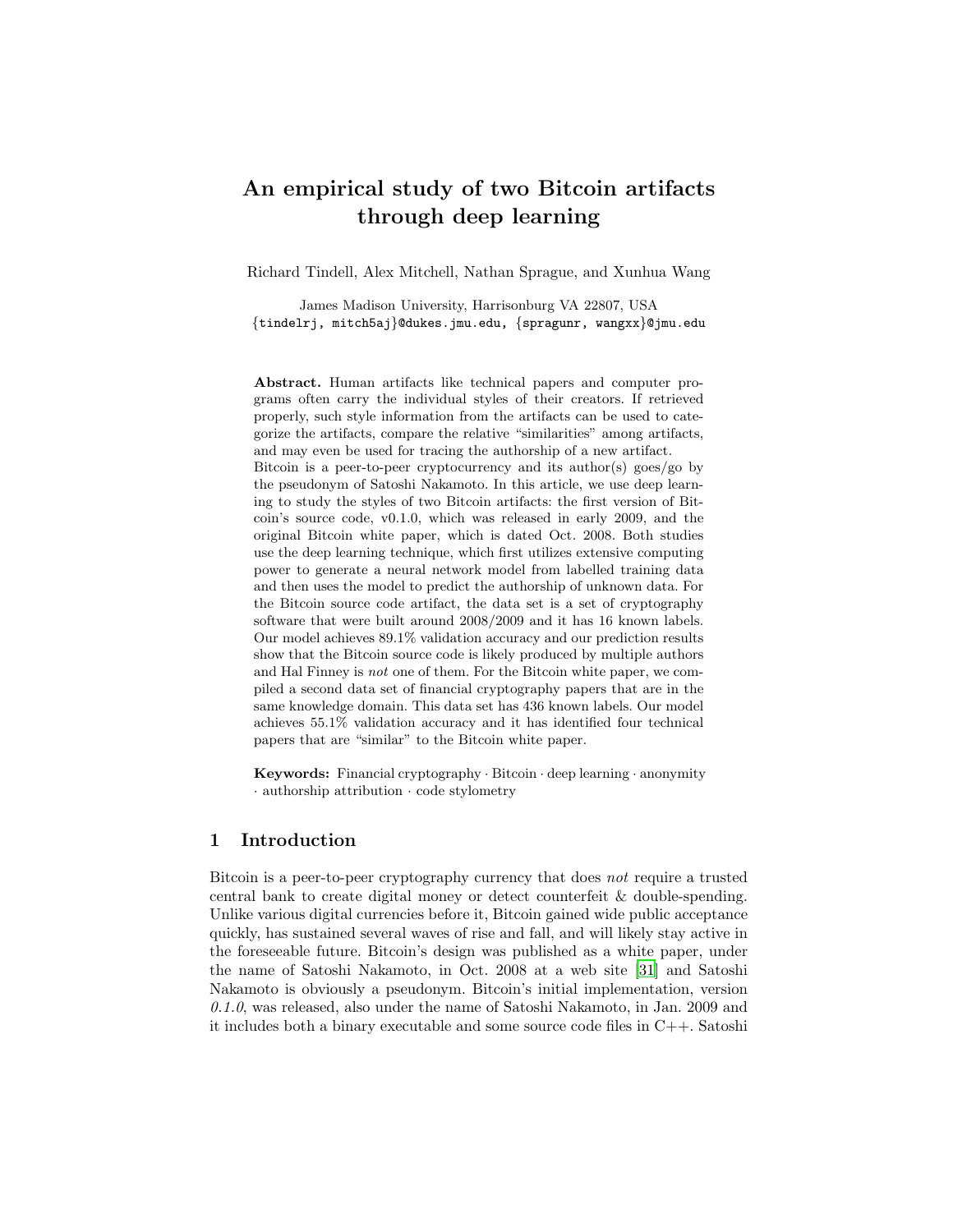Nakamoto communicated with the outside world in email and posted to technical forums, but often took caution to use non-identity-revealing pseudonyms, for example with email addresses like *satoshi@vistomail.com* and *satoshin@gmx.com* and online pseudonyms like satoshi at bitcointalk.org. (It remains a question whether these "satoshi" are the same person(s); there are claims that Satoshi's email accounts and social media accounts have been hacked.)

Naturally, the true identity of Satoshi has aroused much public interests. In March 2014, Newsweek published an investigative report [\[19](#page-17-1)], claiming that Satoshi Nakamoto is Dorian Nakamoto, a Californian who subsequently vehemently denied the claim. So did Satoshi in an anonymous post after the Newsweek publication [\[32](#page-18-0)]. On 2 May 2016, the BBC and The Economist published an article [\[40](#page-18-1)], in which Craig Wright, an Australian, self-revealed to be Satoshi Nakamoto. As a companion proof [\[43](#page-18-2)], Wright provided a digital signature on a message which can be verified by a public key that Satoshi has left in the public block chain. Since only Satoshi has his/her/their private key, only Satoshi is capable of generating a digital signature on a new message. However, later, it has been revealed that the digitally signed message that Wright provided can be extracted from an existing Bitcoin transaction in the public block chain and thus cannot be used to prove the identity of Satoshi [\[25\]](#page-17-2). In April 2019, Wright successfully registered US copyright in both the Bitcoin white paper [\[31\]](#page-17-0) and the code for Bitcoin 0.1, to which the US Copyright Office further clarified that "In a case in which a work is registered under a pseudonym, the Copyright Office does not investigate whether there is a provable connection between the claimant and the pseudonymous author" [\[41](#page-18-3)].

This leads to the following questions: Is Wright really Satoshi Nakamoto? Can the author(s) of Bitcoin be traced at all, since there are claims that Satoshi's email accounts were hacked and so were likely Satoshi's social media accounts? Can we find out who Satoshi is purely through the public traces, such as the white paper and the Bitcoin computer programs, left by Satoshi?<sup>[1](#page-1-0)</sup> Can we mine these artifacts to answer the above questions? In addition to the above claims on Satoshi Nakamoto, there have been some other speculations on Bitcoin's authorship. For example, Hal Finney, a cryptography engineer who exchanged public discussions with Satoshi in the early stage of Bitcoin, is considered by many as Satoshi Nakamoto [\[37](#page-18-4)]. Is this claim accurate?

Deep learning [\[26,](#page-17-3) [9,](#page-16-0) [21](#page-17-4), [1\]](#page-16-1) in recent years has seen big success in multiple applications such as computer vision, speech recognition, auto-piloting, and fraud detection in credit card transactions. Multiple open-source deep learning tools, including scikit-learn, Keras, PyTorch, and TensorFlow, are available. Can these tools be applied to Satoshi's artifacts for authorship tracing?

The Bitcoin white paper is written in English, a natural language. English word-based deep learning has seen wide application and has also been used, in a couple of earlier efforts, for tracing the author(s) of the Bitcoin white paper;

<span id="page-1-0"></span><sup>&</sup>lt;sup>1</sup> A public web site called the Satoshi Nakamoto Institute [\[29\]](#page-17-5) has archived the email messages from Satoshi, posts to public forums claimed from Satoshi, and the earlier versions of the Bitcoin software.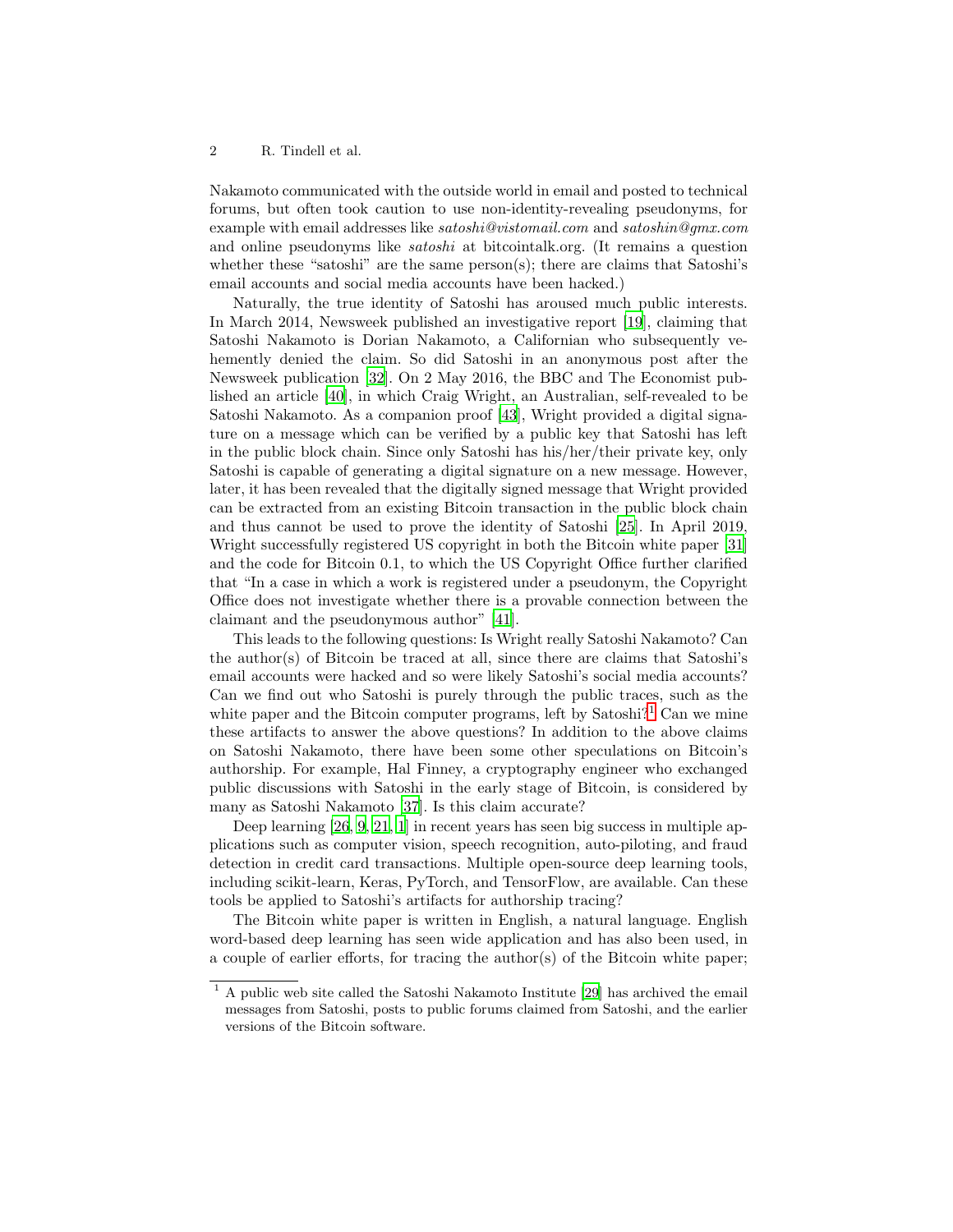more on this later in Section [2.2.](#page-4-0) The Bitcoin computer program source code, on the other hand, is written in  $C++$  (a formal programming language), has its peculiar characteristics, and needs its own treatment in data mining. There have been multiple studies on source-code-based authorship attribution over a controlled data set [\[7](#page-16-2), [2\]](#page-16-3) (more on this later in Section [2.1](#page-3-0) and Section [6\)](#page-14-0) and to our best knowledge, this study is the first reported result on using languageagnostic deep learning on Bitcoin source code with a real-world data set.

In this application-driven research, we explored using existing deep learning techniques for Bitcoin authorship attribution in two ways. Our first attribution is based on the Bitcoin v0.1.0 source code. As a cryptocurrency, the Bitcoin v0.1.0 implementation heavily depends on cryptographic techniques and it uses the OpenSSL library v0.9.8h. It is not unreasonable to assume the Bitcoin developer might be among the developers of the cryptographic libraries. We started by building a source code data set of cryptographic libraries with preselected known authors. To avoid the potential trap of evolving coding style, care was taken to use those cryptographic libraries that were developed at roughly the same time as Bitcoin v0.1.0. For those authors with too few source code samples, mutants were generated so that the data set is balanced for deep learning. We next used this data set to train a neural network. From this trained model authorship predictions for the Bitcoin source code were made. This data set does include code from Hal Finney but not code from Craig Wright, due to its unavailability. Our results show that contrary to one popular belief [\[37](#page-18-4)], the relative similarity between Bitcoin code and Finney's code is not smaller than other similarities in the data set, showing that Finney is not particularly likely Satoshi. We wish this will settle the Finney argument once and for all. Our results also show that the Bitcoin software 0.1.0 was likely produced by multiple authors, instead of single person.

Our second study followed the Bitcoin technical paper [\[31\]](#page-17-0), which was first published in Oct. 2008 and then officially in Mar. 2009. This technical paper describes, among other things, the high-level design of Bitcoin, including Bitcoin transaction, block, proof-of-work, and incentives. These concepts fall well in the domain of financial cryptography. As a result, the author(s) of the Bitcoin technical paper may well be among the authors of the proceedings of the financial cryptography conferences and related papers. To follow this lead, we compiled a second data set of technical papers, with 436 known labels/authorcombinations, from several sources, including most papers in financial cryptography 1997 through financial cryptography 2012, and the technical writings of Hal Finney [\[12](#page-16-4), [13](#page-16-5), [14,](#page-17-6) [15,](#page-17-7) [17\]](#page-17-8), Wei Dai [\[11\]](#page-16-6), Adam Back [\[3\]](#page-16-7), and Craig Wright [\[43](#page-18-2)].

We next used this data set to train a neural network model. From this trained model authorship predictions for the Bitcoin technical paper were made. Our results show that the Bitcoin white paper has styles "similar" to four papers.

The remainder of this article is organized as follows. In Section [2,](#page-3-1) we review priori work related to this research. Section [3](#page-4-1) gives a high-level description of our research approach. In Section [4,](#page-6-0) we present the details of our study on the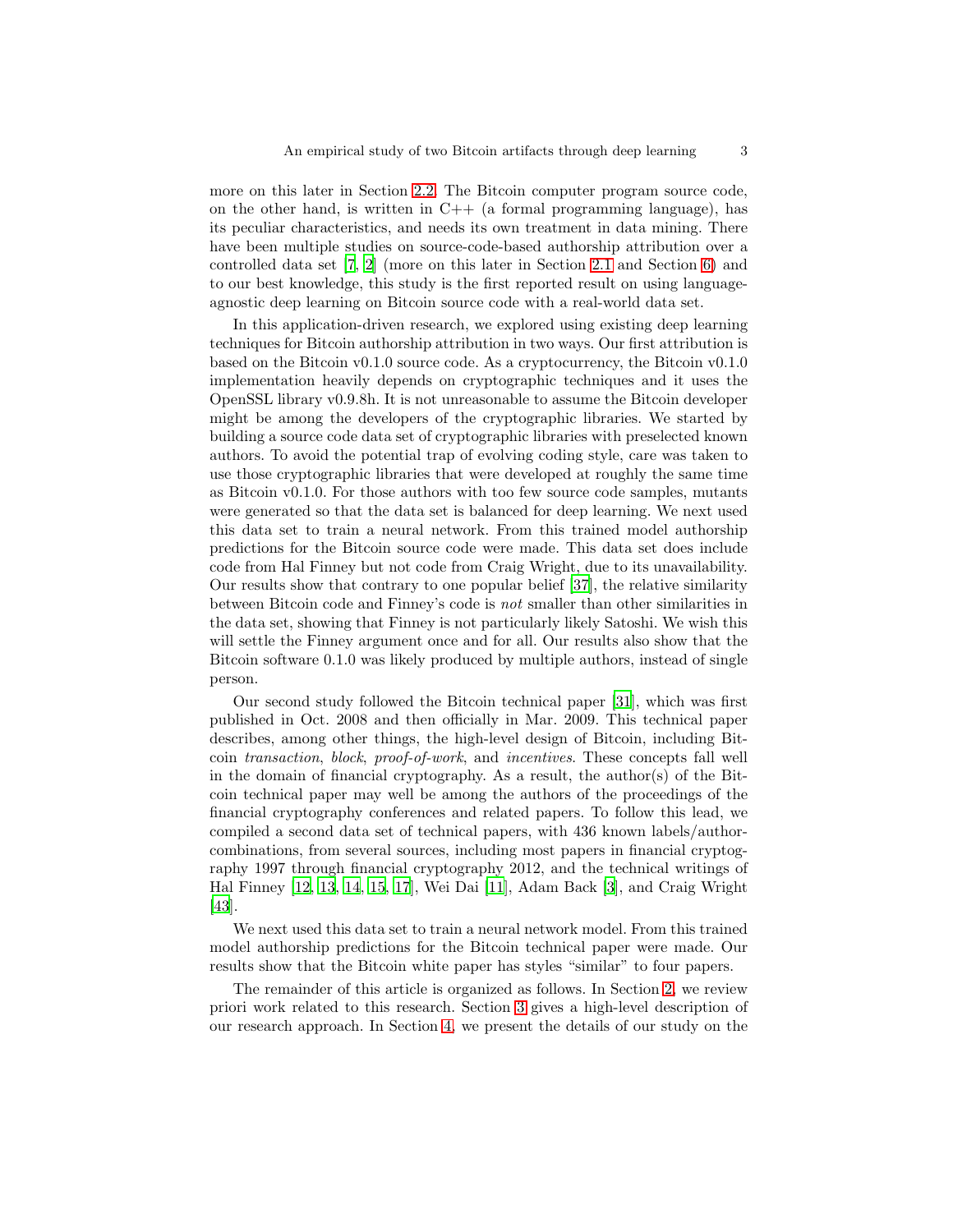Bitcoin source code, including the data collection, balancing, the deep learning model, the results, and their interpretation. Similar details for the Bitcoin white paper are given in Section [5.](#page-11-0) In Section [6,](#page-14-0) we further discuss the results and implications of this research. A summary of this research is given in Section [7.](#page-15-0)

# <span id="page-3-1"></span>2 Related work

Stylometry aims to find the author(s) of a novel, a poem, a music piece, or a paint, through identifying styles and patterns in them. Previous stylometry examples include the successful identification of the authors for The Federalist Papers [\[30\]](#page-17-9) and for confirming the collaboration between William Shakespear and Fletcher and Christopher Marlowe [\[27](#page-17-10), [28](#page-17-11)]. Existing techniques for stylometry include lexical analysis to count frequencies of terms and words, more complex statistics such as Gaussian statistics, and neural networks.

# <span id="page-3-0"></span>2.1 Code stylometry

Stylometry has also been extended to textual computer programs such as  $C/C++$ source code [\[35,](#page-18-5) [22,](#page-17-12) [7,](#page-16-2) [2\]](#page-16-3). It has been observed that just like novelists, painters, and music composers, software developers leave their footprints in source code and this can be used for authorship tracing.

There are two studies with best reported results in this line. Both studies aim for large dataset with thousands of authors and high accuracy. Caliskan-Islam et al. [\[7\]](#page-16-2) takes a language-dependent approach and it first extracts layout, lexical, and abstract syntax tree-based syntactic features from  $C/C++$  source code. Next, it uses a random forest classifier to de-anonymize  $C/C++$  source code. This research defines 120, 000 layout-based, lexical, and syntactic features but only sends a small subset of features to the random forest classifier. On the Google Code Jam (GCJ) dataset with 1600 programmers, this approach reports 92.83% accuracy. Among the 928 important features identified in [\[7\]](#page-16-2), 1% are layout (i.e. shallow, human-friendly) features, 55% are lexical (i.e. intermediatelevel) features, and 44% are syntactic (i.e. deep, more machine-oriented) features.

Abuhamad et al. [\[2\]](#page-16-3) takes a language-agnostic approach and uses deep learning based on multiple recurrent natural networks (RNN) layers to extract machineoriented, statistical features. Next, it sends these features to a random forest classifier for authorship attribution. Like [\[7](#page-16-2)], Abuhamad et al. [\[2\]](#page-16-3) uses the Google Code Jam dataset with 1600 authors, with seven files per author, and reports an accuracy of 96%. Abuhamad et al. [\[2](#page-16-3)] also tests their approach on chosen real-world code samples from 1987 public repositories on GitHub, with 745 C programmers and 10 samples per author; this research reports 94.38% accuracy.

Both studies report results on the GCJ controlled data set, which may be very different from real-world data sets; see Section [6](#page-14-0) for more details on this. Also, the aforementioned code stylometry techniques work on normal computer code by general programmers, who when writing code typically do not take measures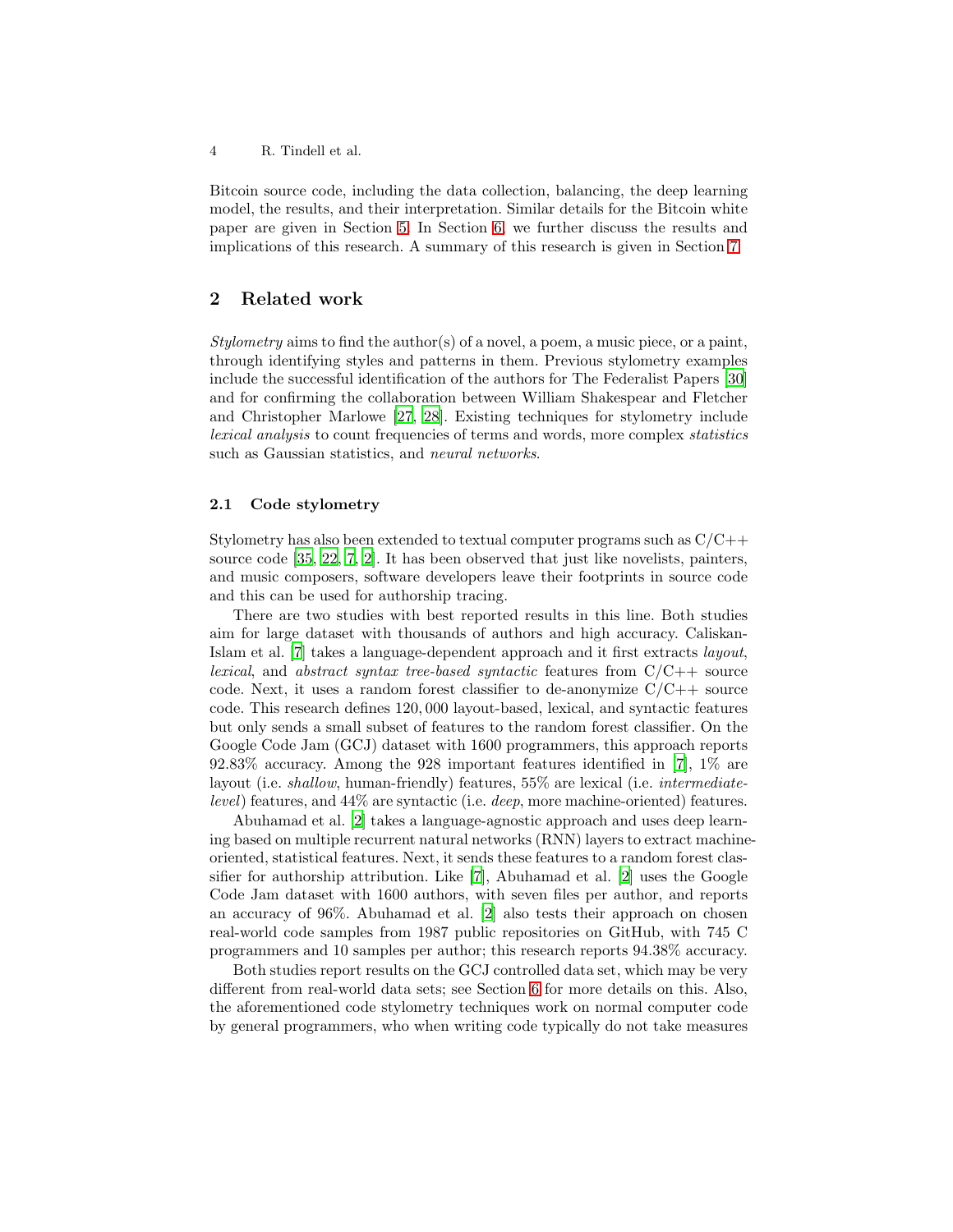to hide their identities. This can be considered as a benign situation for source code authorship attribution.

However, in some situations, a software developer may deliberately take measures to hide their identities, for example, with pseudonyms, no identity-revealing comments, or no comments at all. Such examples include TrueCrypt and Bitcoin. Even worse, a computer program may be developed to transform source code in a semantics-preserving manner to defeat authorship attribution [\[38\]](#page-18-6). Quiring et al. [\[38\]](#page-18-6) considers an adversary who has a black-box access to the machine learning-based attribution method. In this powerful attack, the adversary does not know the training data or the algorithm of the attribution method but it can send any source code to the attribution method and get both the prediction result and the corresponding prediction score back. Under this attack, Quiring et al. [\[38](#page-18-6)] shows that a Monte-Carlo tree-based computer program can be developed to effectively defeat the authorship attribution methods of both [\[7\]](#page-16-2) and [\[2\]](#page-16-3), two of the best authorship attribution studies.

It is our belief that the Bitcoin authorship attribution problem does not completely fall within this worst-case scenario and is more likely somewhere between the benign case and the worst-case scenario. Both the Bitcoin software v0.1.0 and the technical paper [\[31\]](#page-17-0) were developed, in 2008/2009, before deeplearning became popular [\[26](#page-17-3)].

#### <span id="page-4-0"></span>2.2 Text-based Bitcoin authorship attribution

There has never been lack of interest in tracing the Bitcoin author(s). In addition to the events in Section [1,](#page-0-0) earlier efforts in tracing the authorship of the Bitcoin white paper include [\[10,](#page-16-8) [24,](#page-17-13) [39](#page-18-7), [23](#page-17-14), [42](#page-18-8), [4](#page-16-9), [5](#page-16-10), [6](#page-16-11)].

Chon [\[10\]](#page-16-8) built a data set of 27 technical papers by 5 known authors and used support vector machine, random forest, and Gaussian Naive Bayes to trace the author(s) of the Bitcoin white paper. Hubbs  $[24]$  compiled a data set of writings, including blogs, papers, and published articles, by 7 known authors and used multiple classifiers to trace the author(s) of the Bitcoin white paper. Ramesh and Watson [\[39](#page-18-7)] built a data set of write-ups by 7 known authors and used bidirectional LSTM to trace the author(s) of the Bitcoin white paper.

In a different line, Grey [\[23](#page-17-14)] studied and compared the human-friendly linguistic features, instead of machine-oriented features, in the Bitcoin white paper and Nick Szabo's writing. Also in this line is a study by Watson [\[42](#page-18-8)], which uses a computer program to perform unique word analysis on the Bitcoin white paper and potential candidates' write-ups.

Our work in Section [5](#page-11-0) belongs to the camp of machine learning and uses a much bigger data set, with 436 known labels, of more structured and formal texts extracted from peer-reviewed articles.

# <span id="page-4-1"></span>3 Deep learning for Bitcoin artifacts

Both the Bitcoin software v0.1.0 source code and the Bitcoin technical paper, after text extraction from the PDF file, can be considered as text, defined as a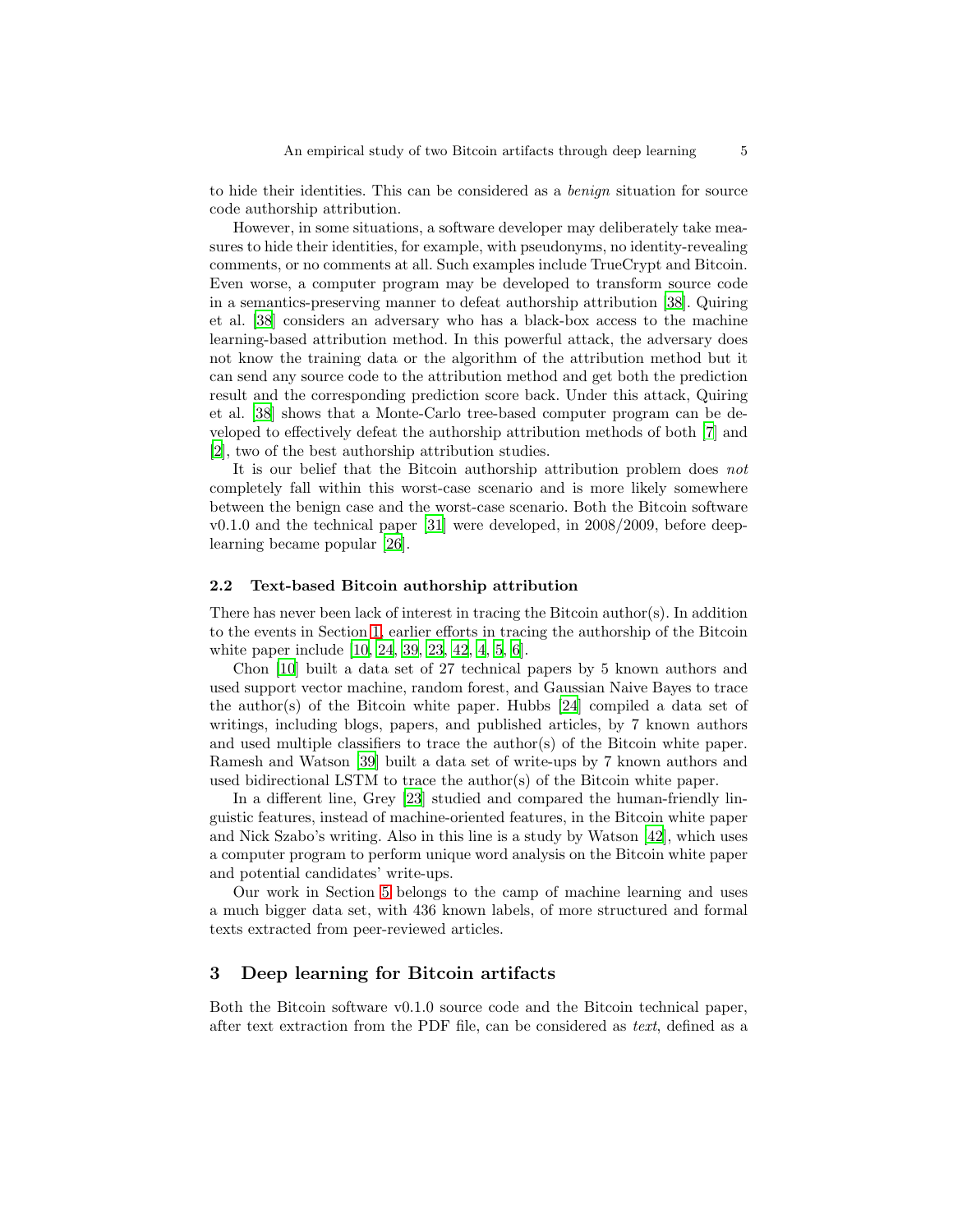sequence of *characters* or mostly English *words*. Text has been processed and classified by neural network-based deep learning very well with recurrent neural network (RNN), such as the Long Short-Term Memory (LSTM) and Gated Recurrent Units (GRU), and one-dimensional convolutional neural networks (1D convnets) [\[9](#page-16-0), chap 6]. Deep learning works by first training a neural network model with large amount of known raw data, without much human intervention, and then using the model for prediction for unknown raw data. Deep learning techniques are good at taking raw data/text and automatically producing discriminating statistical features for classification.

In this research, we will apply existing deep learning techniques to both Bitcoin artifacts for their authorship tracing. The texts in those two Bitcoin artifacts are in different subcategories. The source code in the Bitcoin software  $v0.1.0$  was written in C++. Typical C++ source code files contain the code itself, as character strings, and some companion comments, both of which may contain information for authorship tracing. The source code files may also contain additional lexical and layout features that could be informational for authorship identification [\[7](#page-16-2)]. Example lexical features include the keyword length, comment length, token length, and line length; example layout features include tab length, space length, and empty length.

In contrast, the Bitcoin white paper is a PDF file generated by *PDF-XChange* (PDFTools4.exe v4.0.0201.0000). Due to the PDF generation process, lexical and layout information in the original source document could have been lost in the PDF file. As a result, the most personal identifiable information in the Bitcoin white paper PDF file probably lies in its content as words.

To study the two Bitcoin artifacts with deep learning, we will need to build a data set for each first. From a data set, a neural network may retrieve multiple types of discriminators for classification, including the direct content of the data, such as programming language keywords or English words, and the styles of the authors in the data set. Not all such classification discriminators are appropriate for authorship attribution. For example, two technical papers, one about Bitcoin by Alice (called label A) and the other not about Bitcoin by Bob (called label B), can be used to train a neural network. The Bitcoin subject may be chosen by the neural network as a classification discriminator. When a new article of unknown author about Bitcoin is sent to the resulting model for prediction, it may be classified as A but the new article could be written by Bob, hence a wrong authorship attribution. However, when an appropriate data set is used, such as one with items in the same subject category and in sufficient amount, the deep learning-based classifier will discover internal representations that are useful for discriminating between artifacts and these discriminators are more likely about the stylistic similarity of the artifact authors.

In the next two sections, we shall describe how our data sets are chosen, balanced, and processed. Our computer programs to generate neural network models are based on TensorFlow [\[1](#page-16-1)] and are written in Python. TensorFlow was chosen over other deep learning libraries in this research for its availability to us and not for any particular technical reasons.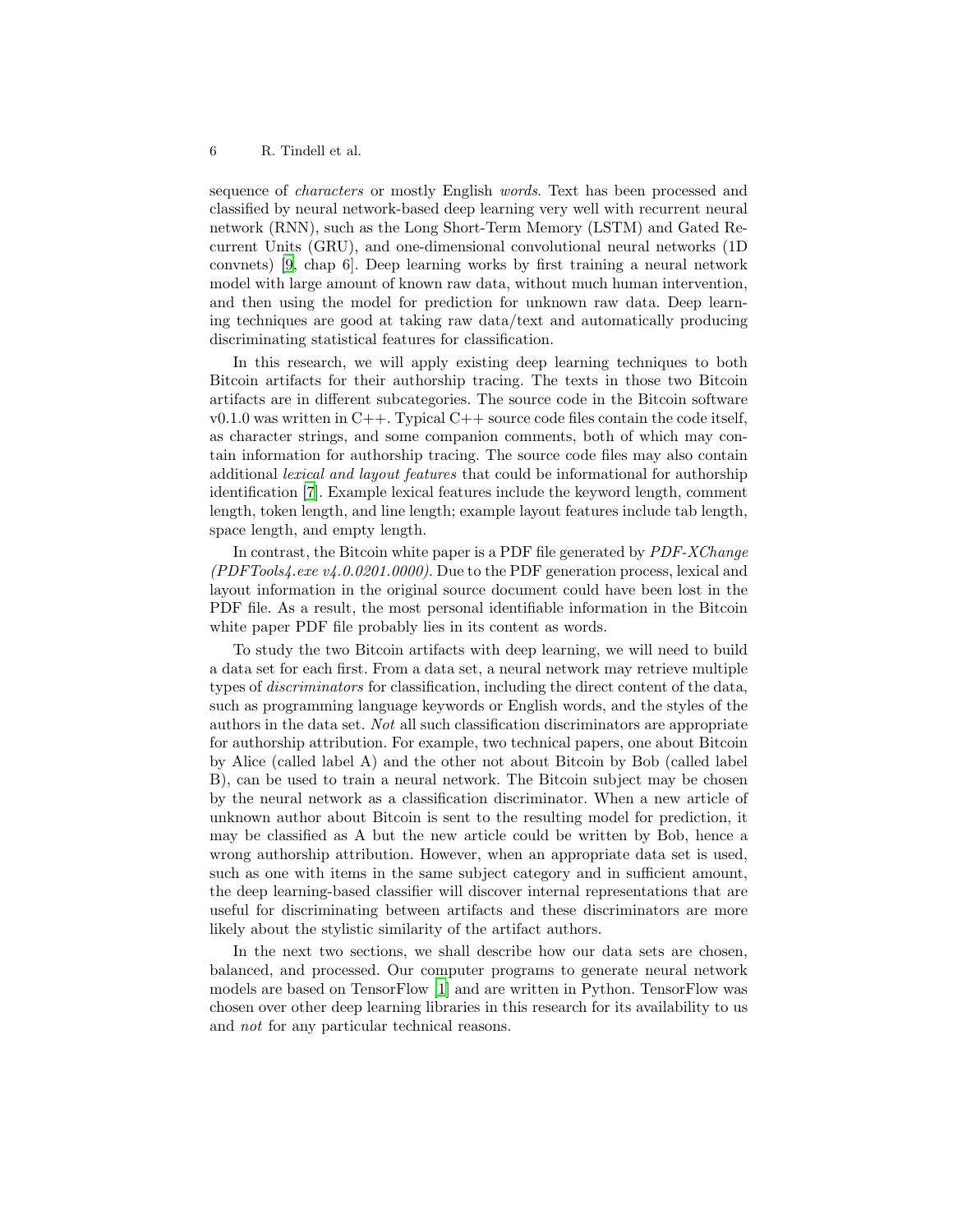# <span id="page-6-0"></span>4 Source code tracing: tracing the authorship of Bitcoin v0.1.0

In this section, we shall investigate how to use deep learning techniques to trace the author(s) of the Bitcoin software v0.1.0. We start by building a set of source code libraries with known authors that are the potential developers for Bitcoin v0.1.0. We then develop methods to balance this data set and make sure that each known author has enough samples. Next, we use this data set to train a deep learning model and in the end use the trained model for prediction.

### 4.1 Data collection

Bitcoin software v0.1.0 was built on the top of several software libraries, including OpenSSL, Berkeley DB, Boost, and wxWidgets. It bases its cryptographic functions, such as elliptic-curve key pair generation, digital signing, signature verification, and cryptographic hashing, on OpenSSL. Bitcoin v0.1.0 also includes explicit instructions to exclude encryption routines from OpenSSL, as Bitcoin does not use encryption. For elliptic-curve digital signature algorithm (ECDSA) [\[34](#page-18-9)], it does not use the default parameters in the ECDSA standard. Instead, it uses the Standards for Efficient Cryptography (SEC) parameter  $\sec 256k1$  [\[8](#page-16-12)]. For cryptographic hashing, it uses both SHA256 [\[33\]](#page-18-10) and RIPEMD160.

All these point to the fact that the Bitcoin v0.1.0 developers have significant knowledge in cryptography, might have contributed to public cryptographic libraries, or are in the league of these library developers. For Bitcoin v0.1.0 authorship attribution, we collected a set of public cryptographic libraries developed in  $C/C++$  around the time frame of 2008/2009, the time that Bitcoin v0.1.0 was released, as shown in Table [1.](#page-7-0)

In Table [1,](#page-7-0) Hal Finney was chosen because his early involvement in email discussions with Satoshi Nakamoto. Until today, Finney has been believed by many to be Satoshi [\[37](#page-18-4)]. However, public code by Finney was not common and the only code, as a single file, attributed to him is found at Github as  $bc\_key$ , which is indeed related to Bitcoin.

Some cryptographic libraries such as OpenSSL and Cryptlib are products of multiple authors. Fortunately, the files in these libraries are well marked with author names and thus separated into different data items in Table [1.](#page-7-0)

Two libraries, libgcrypt and gnupg, were developed by the same author Werner Koch. Also, the library NSS was ostensibly developed by multiple authors and deserve attention. The author(s) of the TrueCrypt library deliberately masks their/his/her identities. We tried but failed to find the source code of any computer programs written by Craig Wright.

For these chosen libraries, extra steps have been taken to clean them up for duplicate source code files.

### <span id="page-6-1"></span>4.2 Data balancing with mutants

Figure [6](#page-19-0) of the Appendix section gives the total numbers of .c, .h, .cpp, or .hpp source files in the original libraries of Table [1.](#page-7-0) These numbers are very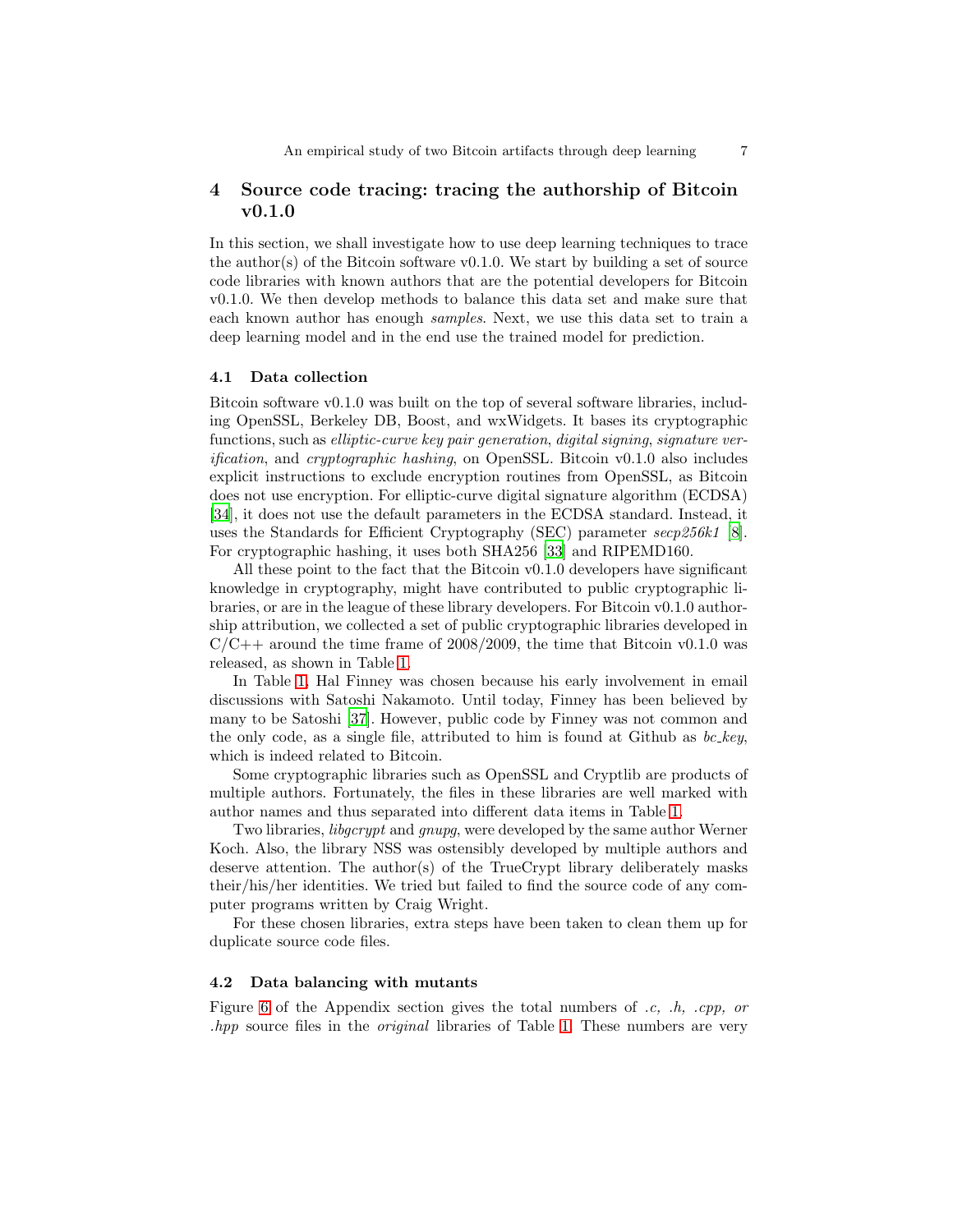| Package Name | Author(s)             | Chosen<br>version  | Release date                          | <b>Notes</b> |
|--------------|-----------------------|--------------------|---------------------------------------|--------------|
| Bitcoin      | unknown               | 0.1.0              | Jan. 2009                             |              |
| $bc_{\rm}$   | Hal Finney            |                    | Feb. 9, 2011                          | from Github  |
| CryptoPP     | Wei Dai               | 5.6.0              | Mar. 15, 2009                         |              |
| Cryptlib     | Peter Gutmann         | 3.4.5              | Oct. 6, 2010                          |              |
|              | Brian Gladman         |                    | $\approx$ Jan. 31, 2006 From cryptlib |              |
| OpenSSL      | Eric Young            | 0.9.7 <sub>m</sub> | Feb. 23, 2007                         | Files are    |
|              | Stephen Henson        |                    |                                       | separated    |
|              | Ben Laurie            |                    |                                       | in terms     |
|              | Richard Levitte       |                    |                                       | of authors   |
|              | Geoff Thorpe          |                    |                                       |              |
| libgcrypt    | Werner Koch           | 1.4.3              | $\approx$ Jan. 22, 2009               |              |
| libmcrypt    | Nikos Mavroyanopoulos | 2.5.8              | Feb. 19, 2007                         |              |
| Botan        | Jack Lloyd            | 1.8.0              | Dec. 08, 2008                         |              |
| <b>NSS</b>   | Group                 | 3.9.2              | $\approx$ Apr. 21, 2008               |              |
| TrueCrypt    | Anonymous, group      | 6.1                | Oct. 31, 2008                         |              |
| <b>LUKS</b>  | Clemens Fruhwirth     | 1.1.1              | Aug. 12, 2008                         |              |
| gnupg        | Werner Koch           | 2.0.9              | Mar. 26, 2008                         |              |

<span id="page-7-0"></span>Table 1. A list of existing cryptographic libraries when Bitcoin was first released

imbalanced. More specifically, bc key by Hal Finney has only one file; within OpenSSL, 4 files were attributed to Ben Laurie, 9 for Richard Levitte, and 9 for Geoff Thorpe. On the other hand, the CryptoPP package has 243 source files (for Wei Dai), Cryptlib has 246 files for Peter Gutmann and 12 files for Brian Gladman, Botan has 586 files (for Jack Lloyd); inside OpenSSL, there are 550 files for Eric Young and 111 files for Stephen Henson.

These files, if not further processed before sending to a machine learning model for training, will inevitably skew the model to be trained toward labels/authors with more files and hence also skew the prediction results. Enforcing a simple threshold (such as 7, as done in [\[2](#page-16-3)]) on known authors and dropping those who with smaller files does not work either, as this threshold is likely larger than 1 and thus disqualify labels such as that of  $bc \; key$ , which carries non-trivial weight in Bitcoin source code authorship attribution.

For those known labels/authors with too few samples, one way to overcome the above dilemma is to generate, from the small number of files available, more mutant files that have programming styles very close to the sample files and use the mutant files in model training and validation.

 $C/C++$  .c and .cpp source files may include a section of the  $\#include$  preprocessor directive, a section of the  $\#define$  preprocessor directive for constants and/or macros, some struct definitions, global and static variables, some function declarations, and some function definitions. Not all of these sections appear in a single  $C/C++$  source file. A mutant can be generated by switching the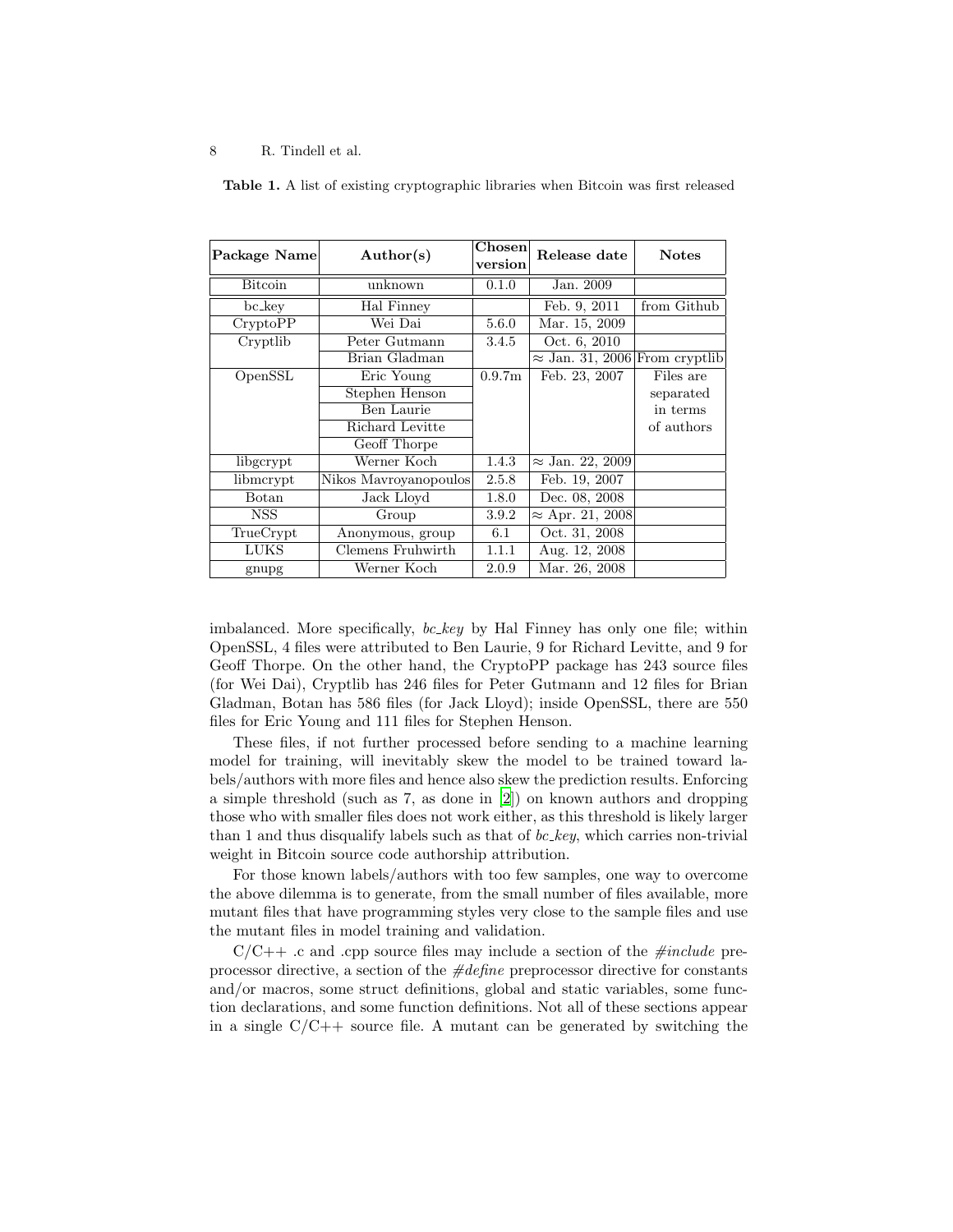internal order of multiple #include lines/statements, the internal order of multiple functions, or both. When not enough functions or include statements are available, the internal order of constant/macro definitions can be switched. We believe that mutants generated this way are natural and have a programming style very close to the original files, as they have very close layout-based, lexical, and syntactic features.

Care must be used in dealing with conditional compilation directives in  $C/C++$  source files. Conditional compilation directives may group together multiple #include statements, function definitions, or even a block of statements within a function into different compilation cases (for example, for different hardware platforms). Such conditional compilation directives may appear almost everywhere in a source code file. Switching the internal order of multiple #include statements in the same compilation case may be fine but cross-case switching could be problematic, as the resulting code may not compile or function correctly, is unnatural, and thus should be avoided. In our mutant generation, only the multiple #include statements within the innermost conditional compilations and the multiple function definitions within the innermost conditional compilations are permuted to generate mutants.

Often, given a source file, multiple mutants can be generated through statement permutation and they could be just a subset of all possible mutants. As a whole, each such mutant file is a different sequence of characters. However, whenever possible, a mutant should have maximal differences from other chosen mutants from the same source file. In this way, even when a mutant is split into multiple segments in model training and validation, the differences among segments will likely be very different, which helps model training and improves the soundness of model validation results.

It is also worth noting that this mutant generation strategy only works for files that have enough information. It is our estimate that the original files for each label in the data set of Table [1](#page-7-0) does have enough information and even the single file bc key.c, which has 17 functions. After mutation generation, each label/author of Table [1](#page-7-0) has at least 100 source files.

#### <span id="page-8-0"></span>4.3 Data preprocessing, modeling, and validation

Content-wise, a  $C/C++$  source file comprises of comments, including copyright notice, and the source code. Both comments and source code are a sequence of characters but they differ in one important way: comments are often in a natural language while source code is in a formal language. Comments and pure code, together with the layout and lexical characteristics of the file, could form three relatively independent inputs to a deep learning model.

However, for the data set of Table [1,](#page-7-0) not all these three inputs have the same significance in training a deep learning model. Through extensive testing, we observed that comments and lexical/layout features play a very small role compared to the source code in deep learning training and validation. As a result, we adopted a model solely on the pure character-based source code, as shown in Figure [1.](#page-9-0)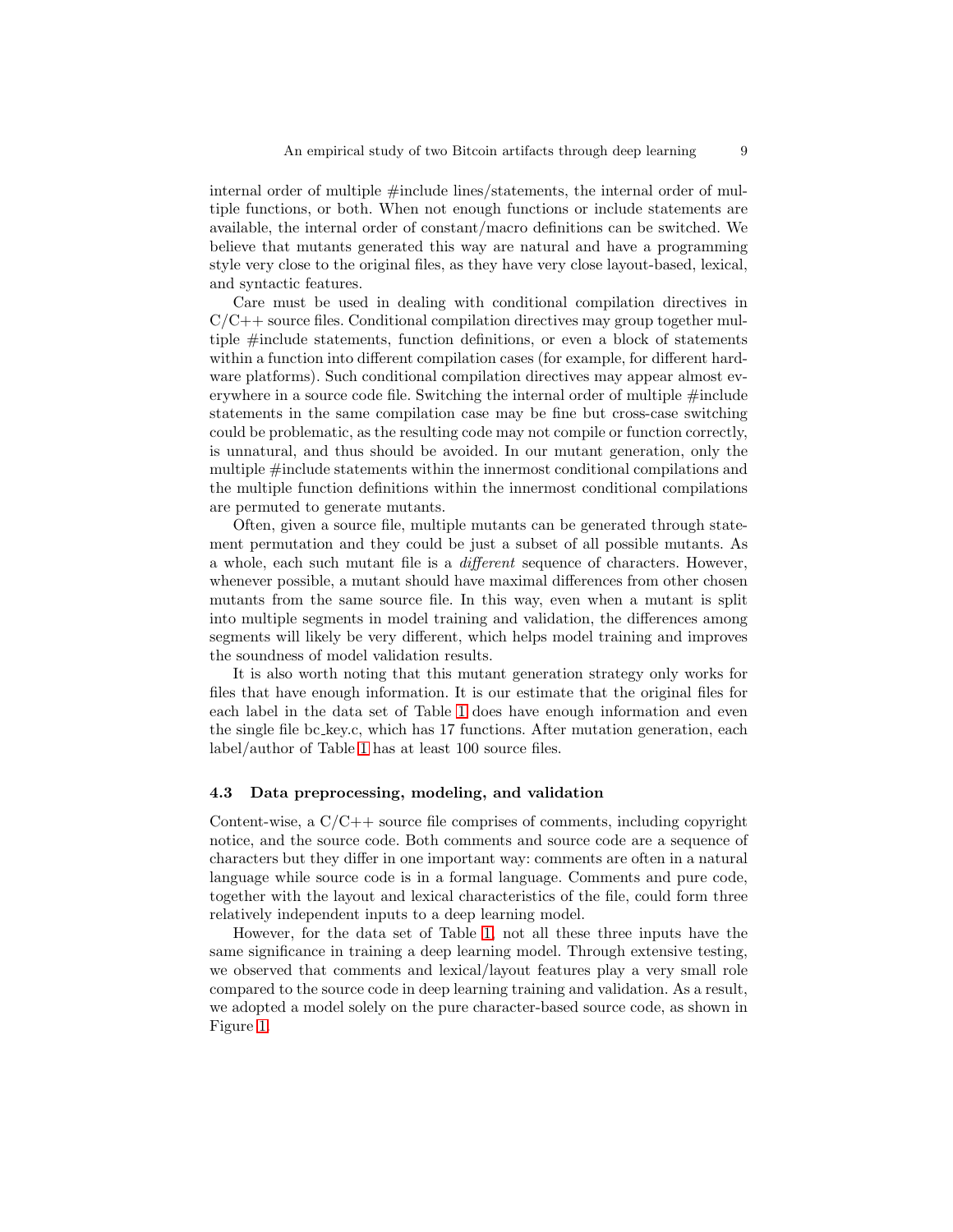

<span id="page-9-0"></span>Fig. 1. Deep learning model based on pure source code

In Figure [1,](#page-9-0) on the left are the raw data in the format of  $C/C++$  files and they are balanced through mutants, as described in Section [4.2,](#page-6-1) so that each label has at least 100 files. Next, each raw file is preprocessed in a series of steps, first by removing the comment lines, filtering out  $C/C++$  language keywords such as "break, case, include, public, private, protected, int, long, float," and then splitting into smaller *samples* (for example, each with 400 characters). For each label, 1500 unique samples are chosen and they are sent to the deep learning model, with 80% of the selected samples are randomly chosen for model training and the rest are used for model validation.

On the right of Figure [1](#page-9-0) is the neural network, which includes one Long Short-Term Memory (LSTM) layer with a dimensionality of 512 for the output space and two dense layers, with 128 and 16 as their dimensionality of the output space respectively. (There are 16 known authors in Table [1.](#page-7-0)) A softmax activation function is applied to the output layer and the network is trained using cross-entropy loss. These hyperparameters are chosen after repeated train-andvalidation trials.

From the input samples, we randomly select 80% of the samples for training and the rest for validation. Each training/validation generates a model. Since the network weights are initialized randomly, the final behavior of the models will differ somewhat from one training run to the next. On the same set of samples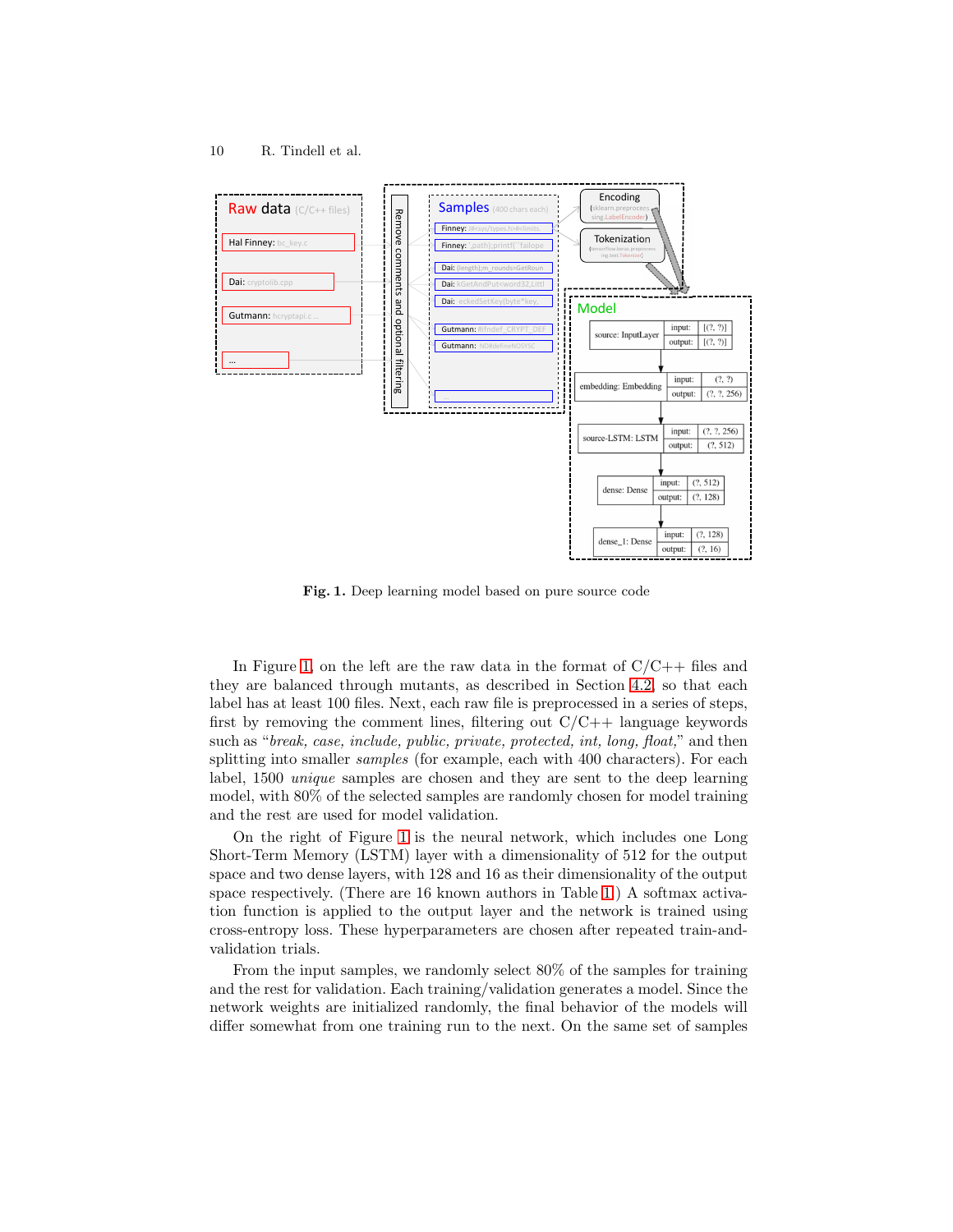we ran the process 81 times. The average training accuracy of these runs reaches 96.9%, with a standard deviation of 0.01; the average validation accuracy is 89.1%, with a standard deviation of 0.018. An early stopping policy, with  $1e-2$ min delta and patience of 3, was used. The average epoch number of these runs is 25.67, with a standard deviation of 2.43.

As one example of these 81 runs, the train and validation accuracies and losses are given in Figure [2](#page-10-0) and Figure [3](#page-10-1) respectively.



<span id="page-10-1"></span><span id="page-10-0"></span>Fig. 2. Example code model accuracy Fig. 3. Example model loss

#### <span id="page-10-3"></span>4.4 Prediction results and interpretation

For each of the 24 source files in Bitcoin software v0.1.0, the 81 models described in Section [4.3](#page-8-0) were used to predict its authorship. The prediction probability of each file by each model is above 90%. However, there is variation among the predictions by different models. Table [2](#page-11-1) gives the most frequent attribution along with the percentage of models that made that attribution<sup>[2](#page-10-2)</sup>.

Care needs to be taken in interpreting the results of Table [2.](#page-11-1) In this study, we are essentially using the created neural network models to measure the relative "similarities" between the Bitcoin source code v0.1.0 and those 16 libraries in Table [1.](#page-7-0)

The results in Table [2](#page-11-1) show that

1. None of the reported Bitcoin authorship is Hal Finney. In other words, the relative similarities between the source files of Bitcoin v0.1.0 and Hal Finney's code are not smaller than those between Bitcoin v0.1.0 and other libraries in Table [1.](#page-7-0) Compared to other authors in Table [1,](#page-7-0) Hal Finney is much less likely to be the developer or one of the developers of Bitcoin

<span id="page-10-2"></span><sup>&</sup>lt;sup>2</sup> The data set and the corresponding computer programs for this part are available at <https://github.com/wangxx2016/source-code-stylometry>.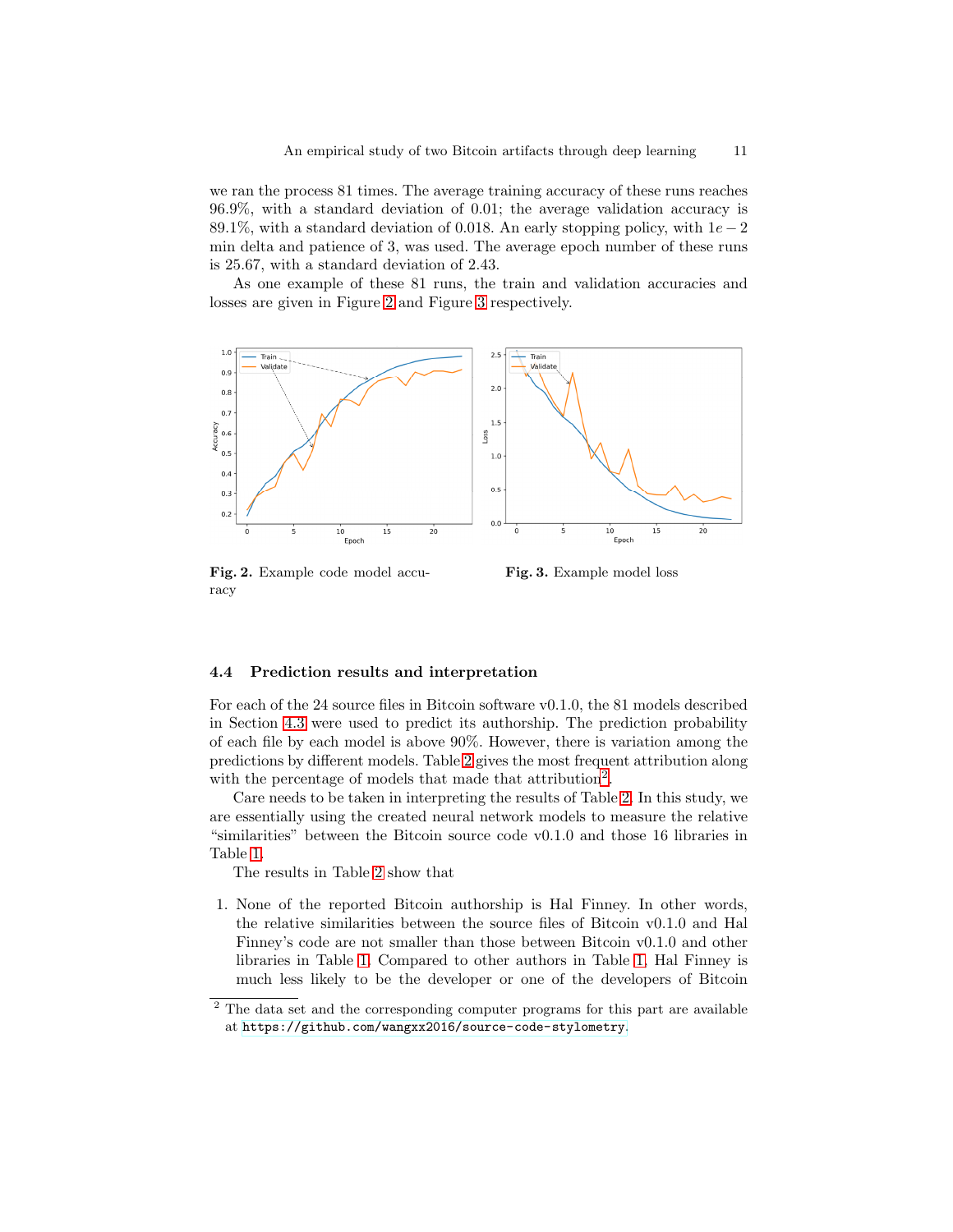<span id="page-11-1"></span>Table 2. Bitcoin source code authorship attribution over 81 runs

|             | r ne ranne reported Attribution r ne ranne reported Attribution |                     |                      |
|-------------|-----------------------------------------------------------------|---------------------|----------------------|
| base58.h    | CryptoPP(51%)                                                   | net.cpp             | TrueCrypt (52%)      |
|             | TrueCrypt $(49\%)$                                              |                     | CryptoPP (48%)       |
| biquum.h    | $\overline{\text{CryptoPP}}$ (40%)                              | net.h               | TrueCrypt $(67%)$    |
|             | TrueCrypt $(41\%)$                                              |                     | CryptoPP (32%)       |
|             | Botan $(28%)$                                                   |                     |                      |
| db.cpp      | CryptoPP(70%)                                                   | $script\varepsilon$ | CryptoPP (54%)       |
|             | TrueCrypt $(19\%)$                                              |                     | TrueCrypt (47%)      |
| db.h        | CryptoPP(53%)                                                   | script.h            | TrueCrypt (54%)      |
|             | $True$ Crypt $(47%)$                                            |                     | CryptoPP $(32\%)$    |
| headers.h   | TrueCrypt (54%)                                                 | serialize.h         | TrueCrypt (77%)      |
|             | CryptoPP $(44\%)$                                               |                     |                      |
| $irc.\,cpp$ | TrueCrypt $(53\%)$                                              | $u$ <i>i.cpp</i>    | TrueCrypt $(36\%)$   |
|             | CryptoPP $(43%)$                                                |                     | Botan $(36\%)$       |
|             |                                                                 |                     | CryptoPP(27%)        |
| irc.h       | TrueCrypt (75%)                                                 | $u$ <i>i.h</i>      | Botan $(47%)$        |
|             |                                                                 |                     | TrueCrypt (25%)      |
| keys.h      | Botan $(44\%)$                                                  | $uibase.cpp$        | CryptoPP(43%)        |
|             | TrueCrypt (40%)                                                 |                     | TrueCrypt $(41\%)$   |
| main.cpp    | CryptoPP(65%)                                                   | $uibase.h$          | CryptoPP $(43%)$     |
|             | TrueCrypt (35%)                                                 |                     | TrueCrypt (41%)      |
| main.h      | TrueCrypt $(80\%)$                                              | u256int.h           | TrueCrypt $(84\%)$   |
|             | CryptoPP (20%)                                                  |                     |                      |
| market.cpp  | $True$ Crypt $(57%)$                                            | $util$ .cpp         | $True$ Crypt $(85%)$ |
|             | CryptoPP (43%)                                                  |                     |                      |
| market.h    | TrueCrypt (94%)                                                 | util.h              | TrueCrypt $(85\%)$   |
|             |                                                                 |                     |                      |

File Name Reported Attribution File Name Reported Attribution

source code v0.1.0. This conclusion contradicts a popular belief that Finney is Satoshi.

- 2. Two source files, db.cpp and main.cpp, have the largest similarity to CryptoPP.
- 3. Eight source files, irc.h, main.h, market.h, net.h, serialize.h, u256int.h, util.cpp, and util.h, have the largest similarity to TrueCrypt.
- 4. TrueCrypt was developed by anonymous author(s). If TrueCrypt was not developed by the author of CryptoPP, Wei Dai, then there are multiple programming styles in Bitcoin v0.1.0 and it is likely that multiple developers have contributed to Bitcoin v0.1.0.

# <span id="page-11-0"></span>5 Document tracing: tracing the authorship of the Bitcoin white paper

In this section we shall use deep learning to trace the author(s) of another Bitcoin artifact, the Bitcoin white paper [\[31](#page-17-0)]. The Bitcoin white paper describes the highlevel design of the Bitcoin cryptocurrency. However, there is no guarantee that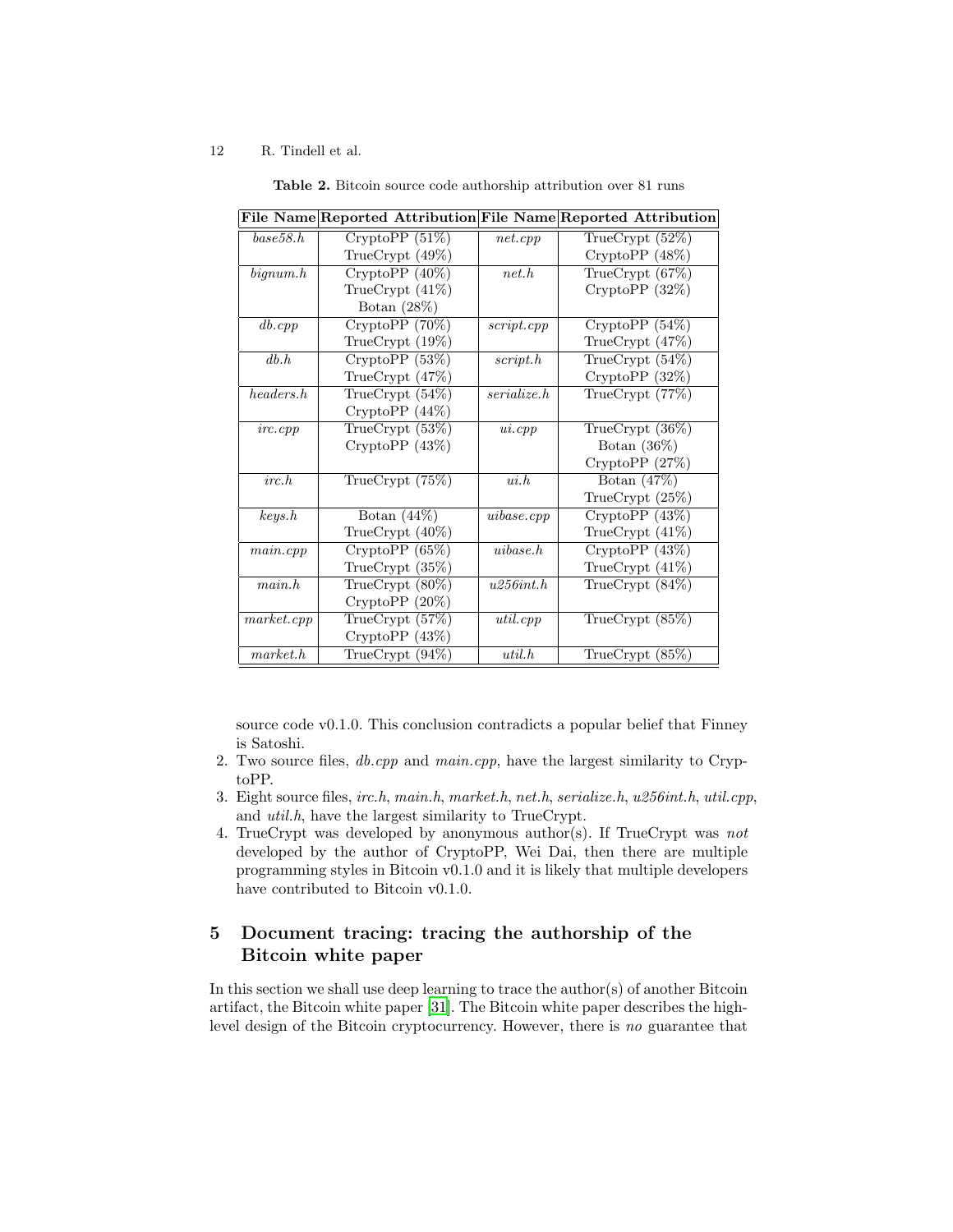the Bitcoin white paper author(s) is/are the same person(s) as the author(s) of the Bitcoin source code.

#### 5.1 Data collection

As a peer-to-peer cryptocurrency, Bitcoin is more than just a set of cryptographic techniques. Unlike the numerous cryptocurrencies before it, Bitcoin takes into considerations financial incentives for human beings through its peer-to-peer characteristic and the concept of proof of work. It more or less falls within the category of financial cryptography. Based on this observation, we chose the data set to include the following technical papers in English: Wei Dai's b-money [\[11](#page-16-6)], Adam Back's hashcash [\[3\]](#page-16-7), Hal Finney's write-ups [\[12,](#page-16-4) [13](#page-16-5), [14,](#page-17-6) [15](#page-17-7), [16,](#page-17-15) [17](#page-17-8)], and most papers from the proceedings of Financial Cryptography, between 1997 and 2012, organized by International Financial Cryptography Association (IFCA). A semi-technical writeup, Craig Wright's write-up [\[43](#page-18-2)], is also included.

In this data set, there are 436 unique known author combinations. An author combination can be either a single author or a combination of multiple authors. Two different author combinations may share one or more but not all authors. It is assumed that each author combination has its unique and distinguishable style. There is at least one technical paper, as a digital file, for each author combination. Most files are in the format of PDF and their textual content was extracted through optical character recognition. A further grammar check was conducted on the extracted texts to clean them up before they were sent to a neural network.

### <span id="page-12-0"></span>5.2 Data modeling

Unlike the *character*-based computer source code of Section [4.3,](#page-8-0) the raw data of this part is based on English words. As shown in Figure [4,](#page-13-0) the raw English word sequences are partitioned into fixed-size, 100-word samples. Each of the 436 labels has 40 samples. If the raw word sequence of a label is not long enough, overlapping samples are generated from the word sequence. This preprocessing step guarantees the balance of the training samples.

To take advantage of the nature of English words, as shown in Figure [4,](#page-13-0) in the neural network model, Glove, the Global vectors for word presentation [\[36](#page-18-11)], is used in the untrainable embedding layer to reduce training time.

In the model of Figure [4,](#page-13-0) a 1024 dimensional bidirectional LSTM is used, which is followed by a 256-dimensional Dense layer.

From the input samples the neural network randomly picks 80% of the samples for training and the rest for validation. Each training/validation generates a model. This process is kind of probabilistic. On the same set of samples we ran the process 100 times. The average training accuracy of these runs reaches 96.6%, with a standard deviation of 0.008; the average validation accuracy is 55.1%, with a standard deviation of 0.014. The average epoch number of these runs is 14.66, with a standard deviation of 0.956. It should be noted that the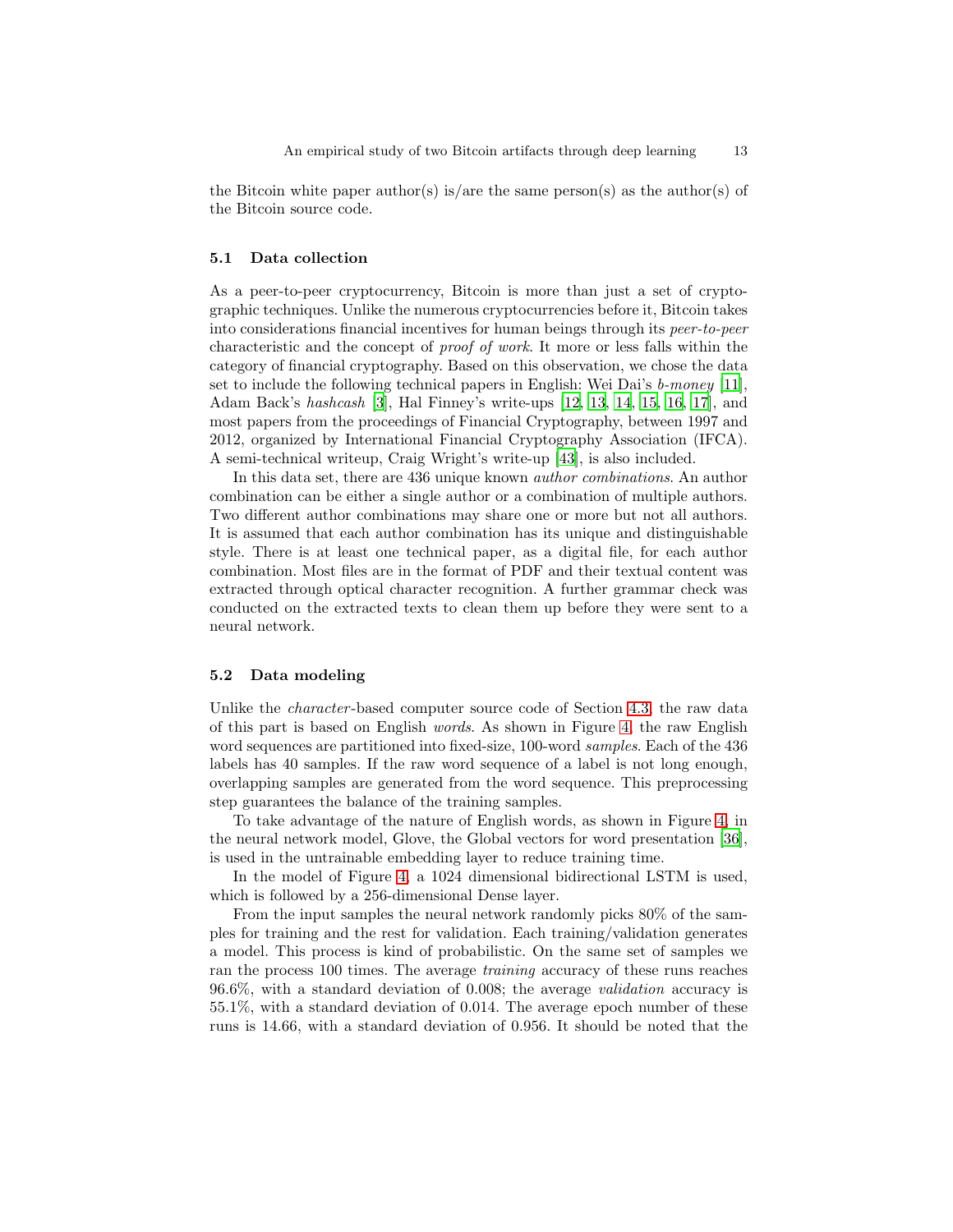

<span id="page-13-0"></span>Fig. 4. Deep learning model for text

55.1% validation accuracy is achieved over the 436 labels, compared to 89.1% over 16 labels in Section [4.3.](#page-8-0)

As one example of these 100 runs, the train and validation accuracies and losses are given in Figure [7](#page-19-1) and Figure [8](#page-19-2) in the Appendix section respectively.

# <span id="page-13-2"></span>5.3 Prediction results and interpretation

For the Bitcoin white paper, the 100 models described in Section [5.2](#page-12-0) were used to predict its authorship. While the prediction probability by each model is 97.5% on average (with a standard deviation of 0.028), there are variation among the predictions by different models. Figure [5](#page-14-1) gives the attribution results, along with the percentage of models that made that  $\alpha$  attribution<sup>[3](#page-13-1)</sup>. The x-axis is the predicted labels (i.e., attribution results), each of which consists of a unique number, the year of financial cryptography proceeding, the ordinal number of the article in the proceeding, and the last names of the author(s), all separated with a hyphen. The  $y$ -axis of Figure [5](#page-14-1) is the percentage of models that made that prediction.

Figure [5](#page-14-1) shows that

- 1. Among the 436 known labels, the Bitcoin white paper [\[31](#page-17-0)] is more similar, in style, to four papers (the leftmost four in Figure [5\)](#page-14-1), each supported by 21%, 14%, 14%, and 11% of the 100 models respectively;
- 2. Craig Wright's write-up [\[43\]](#page-18-2) is not among the predicted labels;

<span id="page-13-1"></span><sup>&</sup>lt;sup>3</sup> For this part, the computer programs and a part of the data, with copyrighted materials removed, are available at <https://github.com/wangxx2016/text-stylometry/>.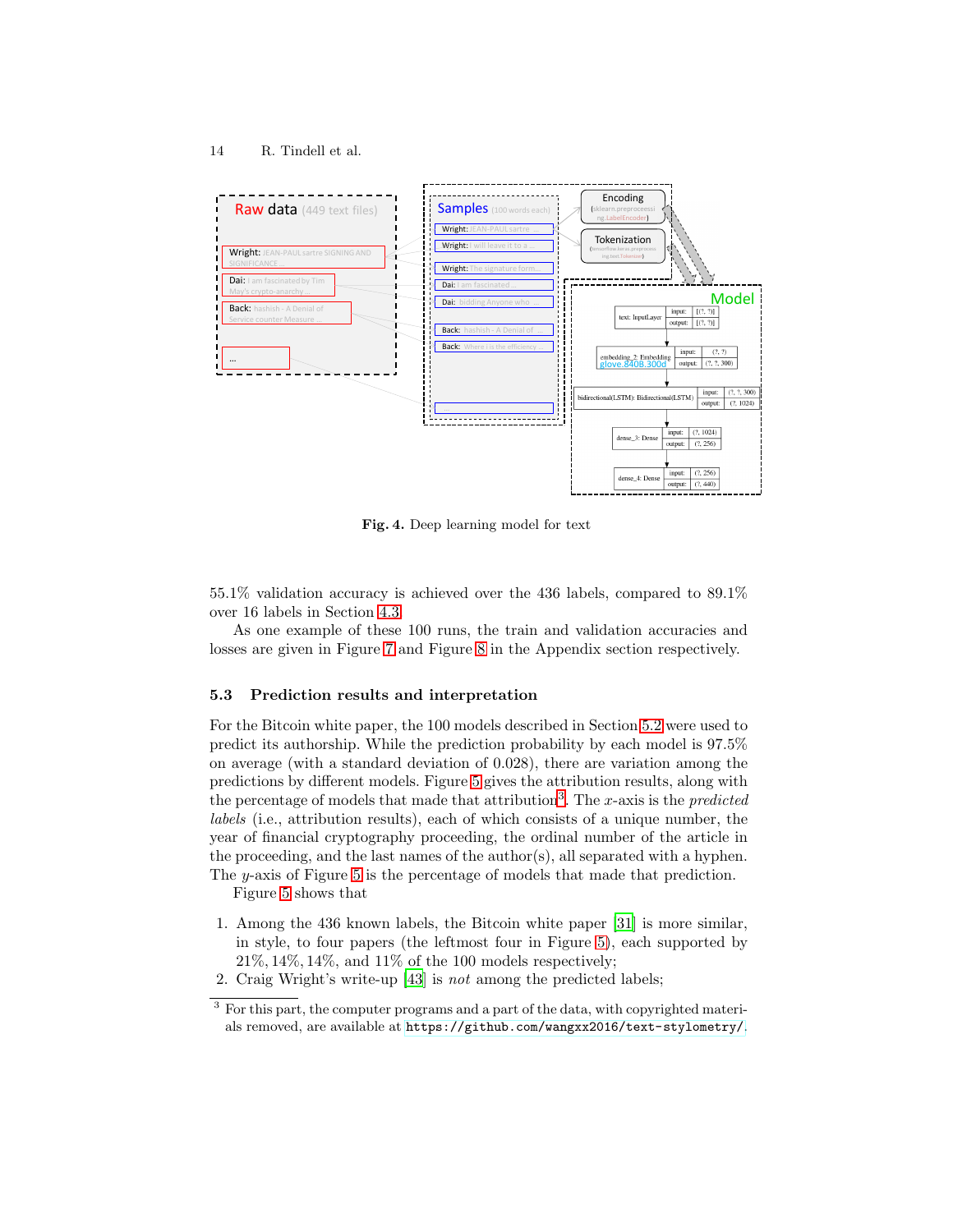

<span id="page-14-1"></span>Fig. 5. Bitcoin white paper authorship attribution results

3. Hal Finney's write-ups [\[12](#page-16-4), [13,](#page-16-5) [14](#page-17-6), [15](#page-17-7), [16,](#page-17-15) [17\]](#page-17-8) are not among the predicted labels;

# <span id="page-14-0"></span>6 Discussions

Deep learning is an effective tool for classification and has big potential for both text and source code-based authorship identification. Several points warrant further discussions in using it for real-world authorship identification, especially in tracing the authorship of computer program source code.

It is worth noting that there are multiple differences between a controlled data set and a real-world data set. The source code in a controlled data set such as the Google Code Jam (GCJ) [\[20](#page-17-16)] is developed to solve the same set of problems and as a result, the authorship discriminators in it might be more identifiable than in other real-world data.

Second, in a controlled data set, there are a minimal number of files (for example, seven or ten [\[2\]](#page-16-3)) for each author and this may not be true in many realworld applications. Often, as shown in Section [4.2,](#page-6-1) steps are needed to generate mutants for balancing real-world training data.

Third, authorship attribution on a controlled data set is a closed-set classification, where the target author is assumed/known to be in a given set of authors. This is not necessarily true for applications like Bitcoin, as it is hard to tell whether Satoshi is among any given set of authors. The Bitcoin authorship attribution is an open-set classification problem [\[18](#page-17-17)]. As a result, as shown in Section [4.4](#page-10-3) and Section [5.3,](#page-13-2) the deep learning classification results can help us evaluate negative statements such as Finney did not write the Bitcoin software;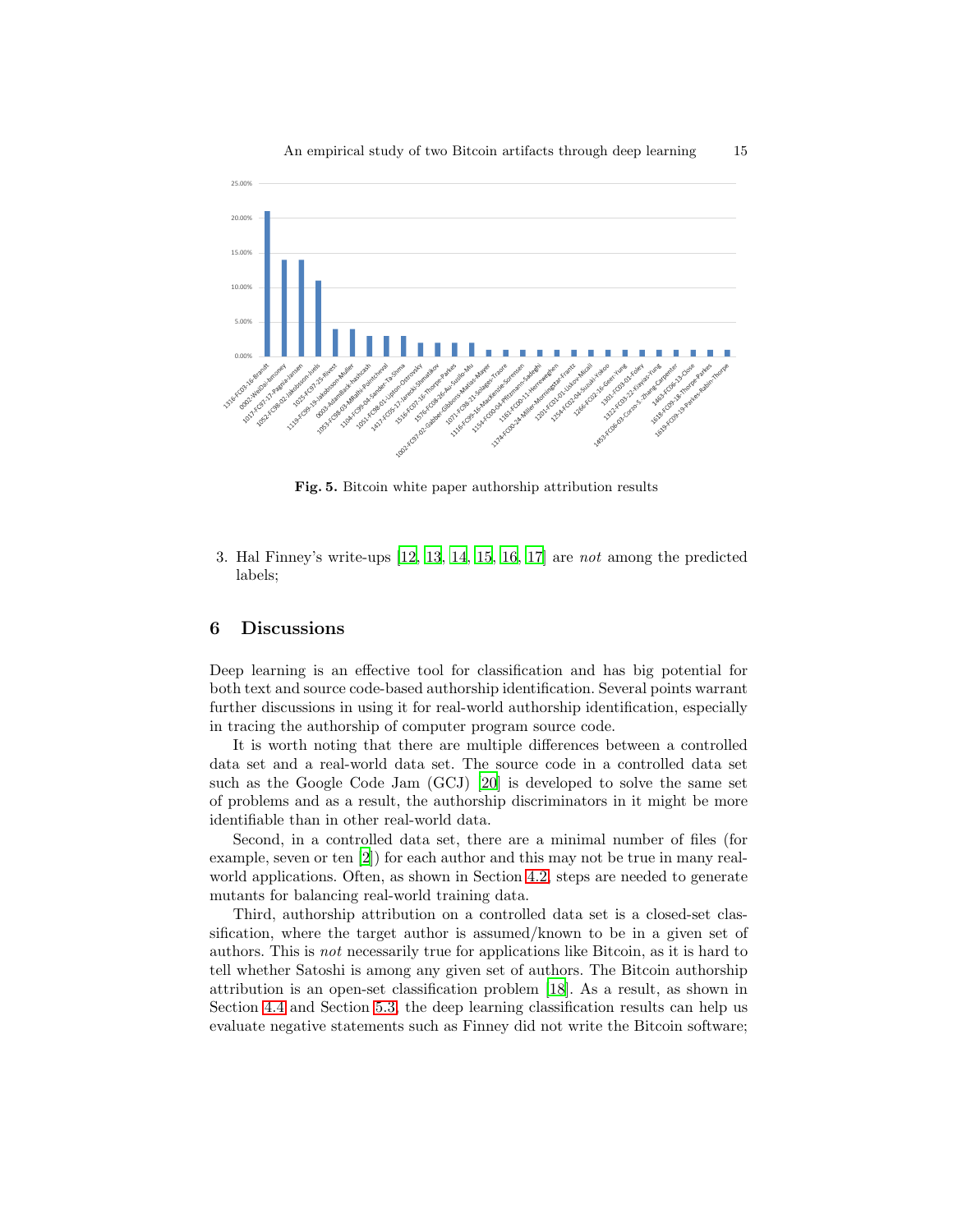in the open-set setting, they cannot help us evaluate positive statements like Wright has developed the Bitcoin software.

Another point in using deep learning classification for authorship attribution is that the attribution results depend heavily on the chosen data set. This is also true in our studies of the Bitcoin source code in Section [4](#page-6-0) and the Bitcoin white paper in Section [5.](#page-11-0) The current selections of the cryptographic libraries in our first data set and the structured technical papers in our second data set are intuitive and can be expanded in future work, for example, to include less structured writings such as blog and discussion forum posts.

# <span id="page-15-0"></span>7 Summary

Despite having become a household name, the identities of Bitcoin's creator(s) are not known. To trace the author(s) of the Bitcoin source code and Bitcoin white paper, we compiled two data sets, developed computer programs based on deep learning techniques, used the programs to train models on the two data sets, and then used the models to predict the authors of Bitcoin. The first data set has 16 known labels, the model validation accuracy reaches 89.1%, and the prediction results of our models contradict one popular belief that Hal Finney is Satoshi; the prediction results also indicate that there might be multiple contributors to the code. The second data set has 436 labels, the model validation accuracy reaches 55.1%, and the prediction results on the Bitcoin white paper have identified four technical papers that are more similar than others to the Bitcoin white paper.

Our first data set also provides a useful tool for identifying/excluding possible Satoshi and will be shared so that others may find better ways to leverage the data.

# 8 Acknowledgments

The authors wish to thank the anonymous reviewers for their insightful comments and the shepherd for the pointed guidance. We also thank Jason Brake and Sam Martins for setting up the environment in the early stage of the project. This work is supported in part by the state of Virginia's Commonwealth Cyber Initiative (CCI) through its Northern Virginia node.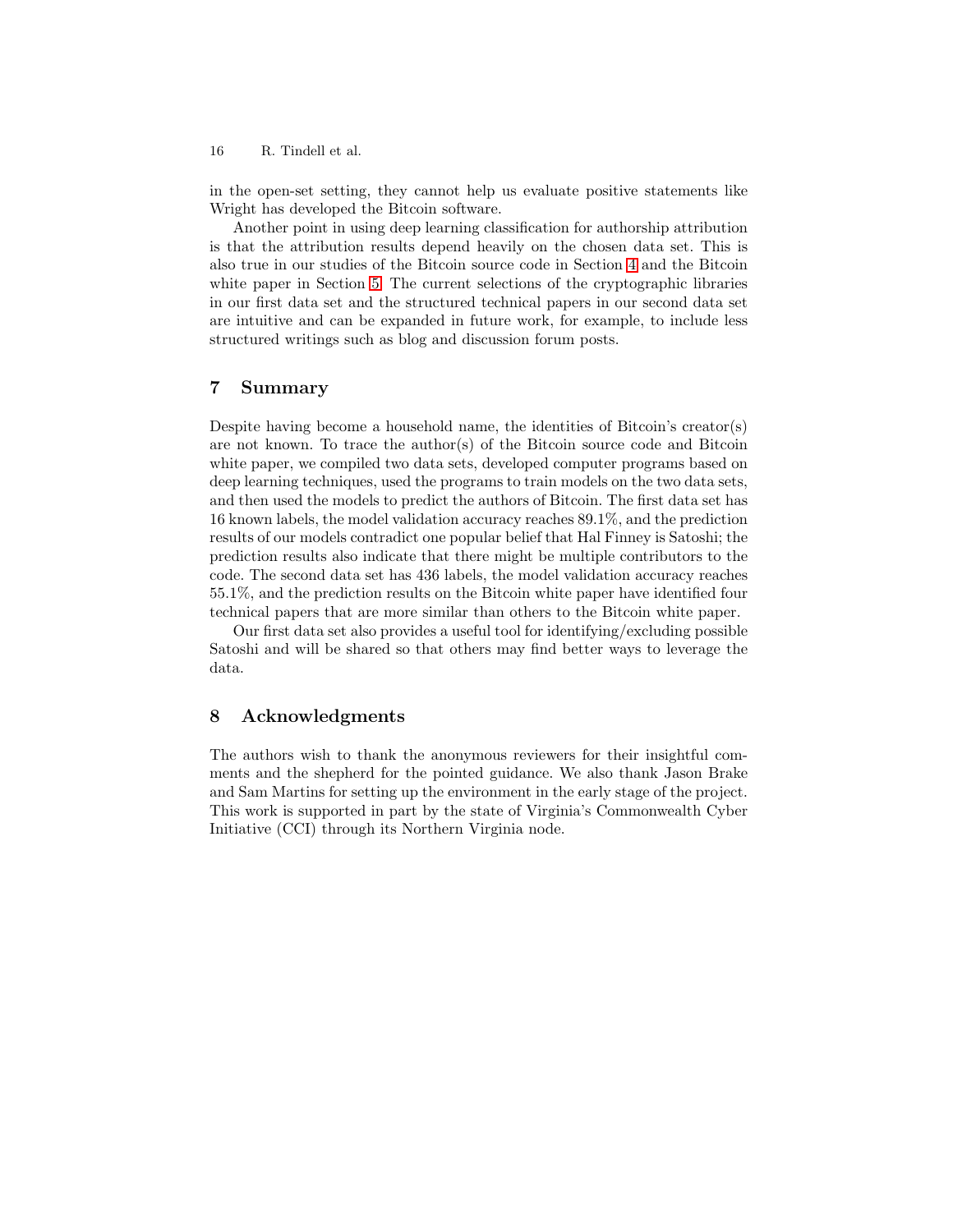# Bibliography

- <span id="page-16-1"></span>[1] M. Abadi, P. Barham, J. Chen, Z. Chen, A. Davis, J. Dean, M. Devin, S. Ghemawat, G. Irving, M. Isard, M. Kudlur, J. Levenberg, R. Monga, S. Moore, D. G. Murray, B. Steiner, P. Tucker, V. Vasudevan, P. Warden, M. Wicke, Y. Yu, and X. Zheng. TensorFlow: A system for large-scale machine learning. In Proceedings of the 12th USENIX Conference on Operating Systems Design and Implementation (OSDI'16), pages 265–283, 2016.
- <span id="page-16-3"></span>[2] M. Abuhamad, T. AbuHmed, A. Mohaisen, and D. Nyang. Large-scale and language-oblivious code authorship identification. In Proc. of the 2018 ACM SIGSAC Conference on Computer and Communications Security (CCS '18), pages 101–114, 2018.
- <span id="page-16-7"></span>[3] Adam Back. Hashcash - a denial of service counter-measure, 2002. URL <http://www.hashcash.org/papers/hashcash.pdf>.
- <span id="page-16-9"></span>[4] bit(bit@ungeared.com). The strange story of Satoshi Nakamoto's spelling choices, December 31 2020. URL https://ungeared.com/ [the-strange-story-of-satoshi-nakamotos-spelling-choices-part-1/](https://ungeared.com/the-strange-story-of-satoshi-nakamotos-spelling-choices-part-1/).
- <span id="page-16-10"></span>[5] bit(bit@ungeared.com). Satoshi Nakamoto's spelling paradox solved: Everything was by design, January 11 2021. URL [https://ungeared.com/](https://ungeared.com/satoshi-nakamotos-spelling-paradox-solved-everything-was-by-design/) [satoshi-nakamotos-spelling-paradox-solved-everything-was-by-design/](https://ungeared.com/satoshi-nakamotos-spelling-paradox-solved-everything-was-by-design/).
- <span id="page-16-11"></span>[6] bit(bit@ungeared.com). Authorship dispute resolution method applied to uncover Satoshi Nakamoto, January 18 2021. URL [https : //ungeared.com/](https://ungeared.com/authorship-dispute-resolution-method-applied-to-uncover-satoshi-nakamoto/) [authorship-dispute-resolution-method-applied-to-uncover-satoshi-nakamoto/](https://ungeared.com/authorship-dispute-resolution-method-applied-to-uncover-satoshi-nakamoto/).
- <span id="page-16-2"></span>[7] Aylin Caliskan-Islam, Richard Harang, Andrew Liu, Arvind Narayanan, Clare Voss, Fabian Yamaguchi, and Rachel Greenstadt. Deanonymizing programmers via code stylometry. In Proceedings of the 24th USENIX Security Symposium, pages 255–270, August 12-14 2015. URL [https://www.usenix.org/conference/usenixsecurity15/](https://www.usenix.org/conference/usenixsecurity15/technical-sessions/presentation/caliskan-islam) [technical-sessions/presentation/caliskan-islam](https://www.usenix.org/conference/usenixsecurity15/technical-sessions/presentation/caliskan-islam).
- <span id="page-16-12"></span>[8] Certicom Research. Sec 2: Recommended elliptic curve domain parameters version 2.0. Standards for Efficient Cryptography, January 27 2010. URL <http://www.secg.org/sec2-v2.pdf>.
- <span id="page-16-0"></span>[9] Francois Chollet. Deep Learning with Python. Manning, 2017. ISBN 9781617294433.
- <span id="page-16-8"></span>[10] Michael Chon. Stylometric analysis: Satoshi Nakamoto, Dec 26 2017. URL [https : //towardsdatascience.com/](https://towardsdatascience.com/stylometric-analysis-satoshi-nakamoto-294926cdf995) [stylometric-analysis-satoshi-nakamoto-294926cdf995](https://towardsdatascience.com/stylometric-analysis-satoshi-nakamoto-294926cdf995).
- <span id="page-16-6"></span>[11] Wei Dai. b-money, 1998. URL <http://www.weidai.com/bmoney.txt>.
- <span id="page-16-4"></span>[12] Hal Finney. Digital cash & privacy, August 19 1993. URL [http://](http://fennetic.net/irc/finney.org/~hal/dig_cash_priv.html) [fennetic.net/irc/finney.org/~hal/dig\\_cash\\_priv.html](http://fennetic.net/irc/finney.org/~hal/dig_cash_priv.html).
- <span id="page-16-5"></span>[13] Hal Finney. Detecting double spending, October 15 1993. URL [https://](https://nakamotoinstitute.org/detecting-double-spending/) [nakamotoinstitute.org/detecting-double-spending/](https://nakamotoinstitute.org/detecting-double-spending/).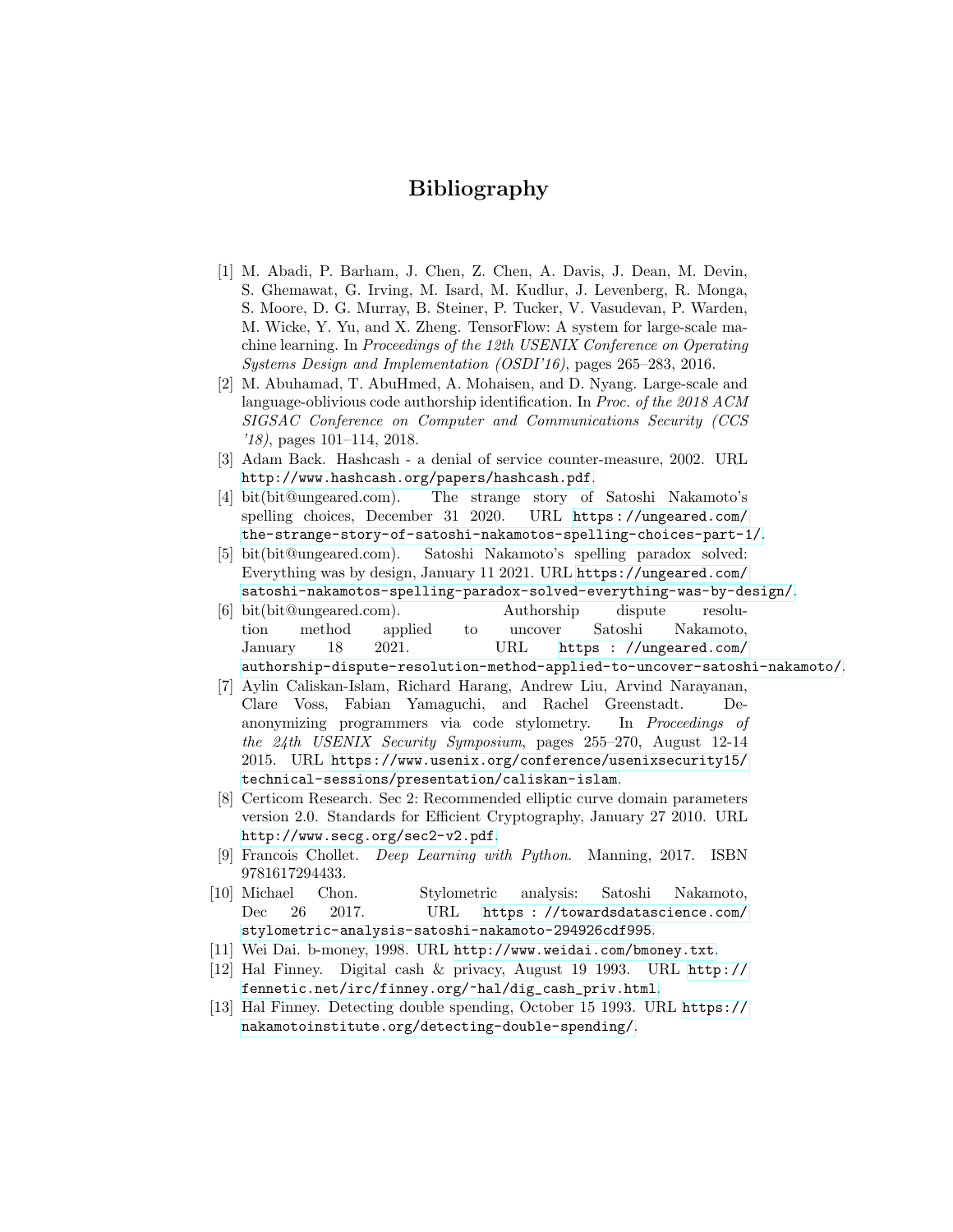- 18 R. Tindell et al.
- <span id="page-17-6"></span>[14] Hal Finney. PGP web of trust misconceptions, 30 Mar 1994. URL [http://](http://fennetic.net/irc/finney.org/~hal/web_of_trust.html) [fennetic.net/irc/finney.org/~hal/web\\_of\\_trust.html](http://fennetic.net/irc/finney.org/~hal/web_of_trust.html).
- <span id="page-17-7"></span>[15] Hal Finney. RPOW - reusable proofs of work, 15 Aug 2004. URL [https://](https://cryptome.org/rpow.htm) [cryptome.org/rpow.htm](https://cryptome.org/rpow.htm).
- <span id="page-17-15"></span>[16] Hal Finney. Dying outside, 4th Oct 2009. URL [https://www.lesswrong.](https://www.lesswrong.com/posts/bshZiaLefDejvPKuS/dying-outside) [com/posts/bshZiaLefDejvPKuS/dying-outside](https://www.lesswrong.com/posts/bshZiaLefDejvPKuS/dying-outside).
- <span id="page-17-8"></span>[17] Hal Finney. Bitcoin and me, March 19 2013. URL [https://bitcointalk.](https://bitcointalk.org/index.php?topic=155054.0) [org/index.php?topic=155054.0](https://bitcointalk.org/index.php?topic=155054.0).
- <span id="page-17-17"></span>[18] Chuanxing Geng, Sheng-Jun Huang, and Songcan Chen. Recent advances in open set recognition: A survey. IEEE transactions on pattern analysis and machine intelligence, Mar 18 2020.
- <span id="page-17-1"></span>[19] Leah Goodman. The face behind Bitcoin. Newsweek, March 6 2014. URL [http : //www.newsweek.com/2014/03/14/](http://www.newsweek.com/2014/03/14/face-behind-bitcoin-247957.html) [face-behind-bitcoin-247957.html](http://www.newsweek.com/2014/03/14/face-behind-bitcoin-247957.html).
- <span id="page-17-16"></span>[20] Google. Google code jam, . URL https://codingcompetitions. [withgoogle.com/codejam](https://codingcompetitions.withgoogle.com/codejam).
- <span id="page-17-4"></span>[21] Google. TensorFlow: An end-to-end open source machine learning platform, . URL <https://www.tensorflow.org/>.
- <span id="page-17-12"></span>[22] Andrew Gray, Philip Sallis, and Stephen MacDonell. IDENTIFIED (integrated dictionary-based extraction of non-languagedependent token information for forensic identification, examination, and discrimination): A dictionary-based system for extracting source code metrics for software forensics. In Proceedings of the 1998 International Conference Software Engineering: Education and Practice, 29-29 Jan. 1998.
- <span id="page-17-14"></span>[23] Skye Grey. Satoshi Nakamoto is (probably) Nick Szabo, Dec 1 2013. URL [https : //likeinamirror.wordpress.com/2013/12/01/](https://likeinamirror.wordpress.com/2013/12/01/satoshi-nakamoto-is-probably-nick-szabo/) [satoshi-nakamoto-is-probably-nick-szabo/](https://likeinamirror.wordpress.com/2013/12/01/satoshi-nakamoto-is-probably-nick-szabo/).
- <span id="page-17-13"></span>[24] Christian Hubbs. Can machine learning unmask Satoshi Nakamoto?, Sept 2017. URL https://www.datahubbs.com/ [can-machine-learning-unmask-satoshi-nakamoto/](https://www.datahubbs.com/can-machine-learning-unmask-satoshi-nakamoto/).
- <span id="page-17-2"></span>[25] Dan Kaminsky. Validating Satoshi (or not), May 2 2016. URL [https://](https://dankaminsky.com/2016/05/02/validating-satoshi-or-not/) [dankaminsky.com/2016/05/02/validating-satoshi-or-not/](https://dankaminsky.com/2016/05/02/validating-satoshi-or-not/).
- <span id="page-17-3"></span>[26] Yann LeCun, Yoshua Bengio, and Geoffrey Hinton. Deep learning. Nature, 521:436–444, May 28 2015.
- <span id="page-17-10"></span>[27] Robert A. J. Matthews and Thomas V. N. Merriam. Neural computation in stylometry I: An application to the works of shakespeare and fletcher. Literary and Linguistic Computing, 8(4):203–209, 1993.
- <span id="page-17-11"></span>[28] Thomas V. N. Merriam and Robert A. J. Matthews. Neural computation in stylometry II: An application to the works of shakespeare and marlowe merriam. Literary and Linguistic Computing, 9(1):1–6, 1994.
- <span id="page-17-5"></span>[29] michael@bitstein.org. The complete Satoshi. URL [https://satoshi.](https://satoshi.nakamotoinstitute.org/) [nakamotoinstitute.org/](https://satoshi.nakamotoinstitute.org/).
- <span id="page-17-9"></span>[30] Frederick Mosteller and David L. Wallace. Applied Bayesian and Classical Inference: The Case of The Federalist Papers. Springer, 1984.
- <span id="page-17-0"></span>[31] Satoshi Nakamoto. Bitcoin: A peer-to-peer electronic cash system. First released to the cryptography mailing list on October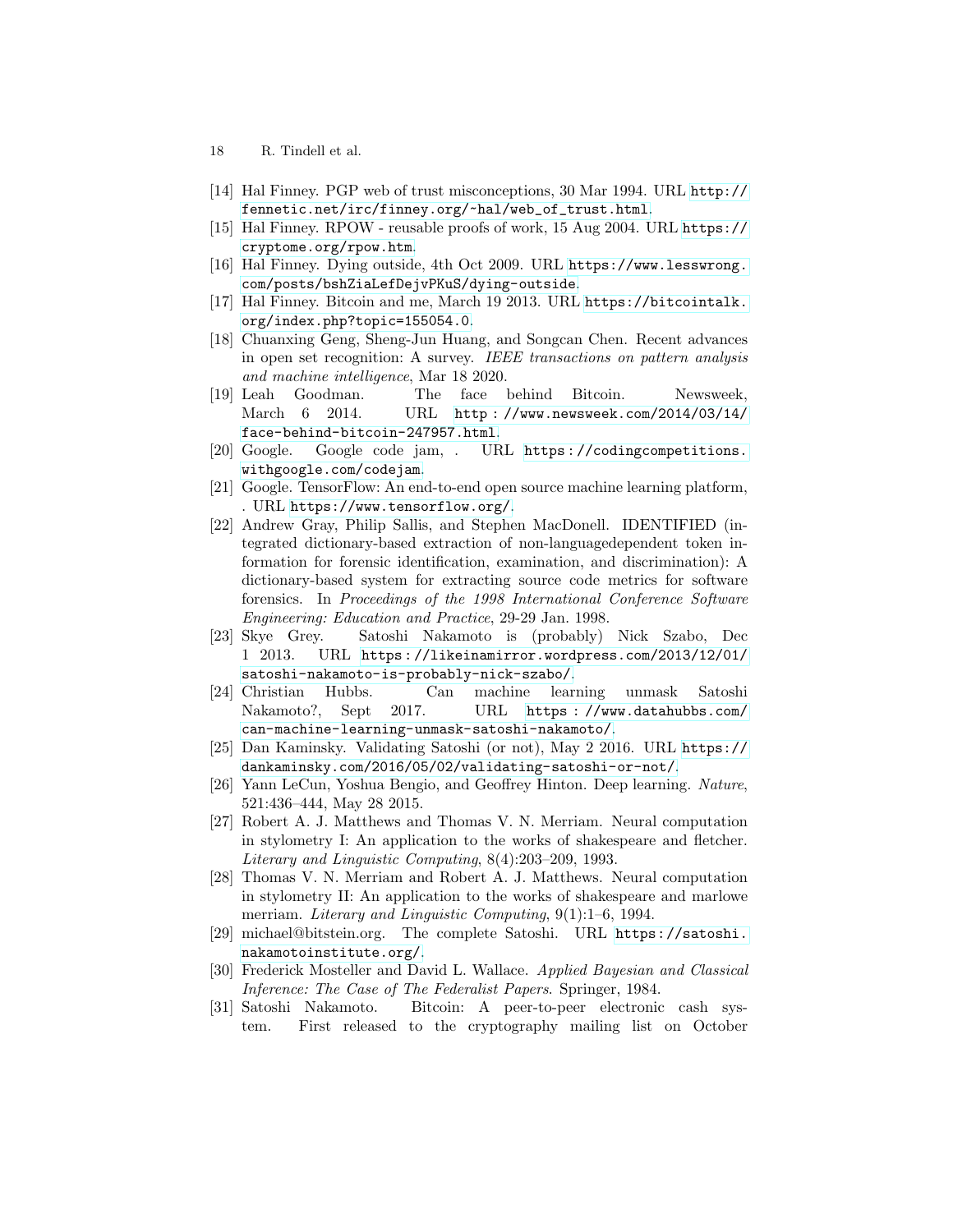31, 2008 at https://www.metzdowd.com/pipermail/cryptography/2008- October/014810.html; however, the commonly seen PDF file carries a creation timestamp of March 24, 2009., 2008. URL [http://bitcoin.org/](http://bitcoin.org/bitcoin.pdf) [bitcoin.pdf](http://bitcoin.org/bitcoin.pdf).

- <span id="page-18-0"></span>[32] Satoshi Nakamoto. I am not Dorian Nakamoto, March 7 2014. URL [http://](http://p2pfoundation.ning.com/forum/topics/bitcoin-open-source?commentId=2003008%3AComment%3A52186) [p2pfoundation.ning.com/forum/topics/bitcoin-open-source?](http://p2pfoundation.ning.com/forum/topics/bitcoin-open-source?commentId=2003008%3AComment%3A52186) [commentId=2003008%3AComment%3A52186](http://p2pfoundation.ning.com/forum/topics/bitcoin-open-source?commentId=2003008%3AComment%3A52186).
- <span id="page-18-10"></span>[33] National Institute of Standards and Technology. Secure hash standard (SHS). FIPS PUB 180-4, March 2012. URL [http://csrc.nist.gov/](http://csrc.nist.gov/publications/fips/fips180-4/fips-180-4.pdf) [publications/fips/fips180-4/fips-180-4.pdf](http://csrc.nist.gov/publications/fips/fips180-4/fips-180-4.pdf).
- <span id="page-18-9"></span>[34] National Institute of Standards and Technology. Digital signature standard (DSS). FIPS PUB 186-4, July 2013. URL [http://nvlpubs.nist.gov/](http://nvlpubs.nist.gov/nistpubs/FIPS/NIST.FIPS.186-4.pdf) [nistpubs/FIPS/NIST.FIPS.186-4.pdf](http://nvlpubs.nist.gov/nistpubs/FIPS/NIST.FIPS.186-4.pdf).
- <span id="page-18-5"></span>[35] Paul W. Oman and Curtis R. Cook. Typographic style is more than cosmetic. Communications of the ACM, 33(5):506–519, May 1990.
- <span id="page-18-11"></span>[36] Jeffrey Pennington, Richard Socher, and Christopher D. Manning. Glove: Global vectors for word representation. In Empirical Methods in Natural Language Processing (EMNLP), pages 1532–1543, 2014. URL [http://www.](http://www.aclweb.org/anthology/D14-1162) [aclweb.org/anthology/D14-1162](http://www.aclweb.org/anthology/D14-1162).
- <span id="page-18-4"></span>[37] Protos. Finney 'most likely' bitcoin's Nakamoto, say researchers, Jan 18 2021. URL https://protos.com/ [bitcoin-creator-satoshi-nakamoto-candidates-analysis-hal-finney/](https://protos.com/bitcoin-creator-satoshi-nakamoto-candidates-analysis-hal-finney/).
- <span id="page-18-6"></span>[38] Erwin Quiring, Alwin Maier, and Konrad Rieck. Misleading authorship attribution of source code using adversarial learning. In Proceedings of the 28th USENIX Security Symposium, August 14-16 2019. URL [https://](https://www.usenix.org/system/files/sec19-quiring.pdf) [www.usenix.org/system/files/sec19-quiring.pdf](https://www.usenix.org/system/files/sec19-quiring.pdf).
- <span id="page-18-7"></span>[39] Varun Ramesh and Jean-Luc Watson. Shakespeare and Satoshi de-anonymizing writing using BiLSTMs with attention, Dec. 31 2018. URL [https : //web.stanford.edu/class/archive/cs/cs224n/cs224n.](https://web.stanford.edu/class/archive/cs/cs224n/cs224n.1184/reports/6858026.pdf) [1184/reports/6858026.pdf](https://web.stanford.edu/class/archive/cs/cs224n/cs224n.1184/reports/6858026.pdf).
- <span id="page-18-1"></span>[40] The Economist. Craig Wright reveals himself as Satoshi Nakamoto. The Economist, May 2nd 2016. URL [https://www.economist.com/briefing/](https://www.economist.com/briefing/2016/05/02/craig-wright-reveals-himself-as-satoshi-nakamoto) [2016/05/02/craig-wright-reveals-himself-as-satoshi-nakamoto](https://www.economist.com/briefing/2016/05/02/craig-wright-reveals-himself-as-satoshi-nakamoto).
- <span id="page-18-3"></span>[41] The U.S. Copyright Office. Questions about certain bitcoin registrations, May 22 2019. URL [https://www.copyright.gov/press-media-info/](https://www.copyright.gov/press-media-info/press-updates.html) [press-updates.html](https://www.copyright.gov/press-media-info/press-updates.html).
- <span id="page-18-8"></span>[42] Troy Watson. A fascinating discovery uncovers Satoshi Nakamoto's identity, May 26 2021. URL [https : //zycrypto.com/](https://zycrypto.com/exclusive-a-fascinating-discovery-uncovers-satoshi-nakamotos-identity/) [exclusive-a-fascinating-discovery-uncovers-satoshi-nakamotos-identity/](https://zycrypto.com/exclusive-a-fascinating-discovery-uncovers-satoshi-nakamotos-identity/).
- <span id="page-18-2"></span>[43] Craig Wright. Jean-Paul Sartre, signing and significance, 02 May 2016. URL https://craigwright.net/blog/math/ [jean-paul-sartre-signing-and-significance/](https://craigwright.net/blog/math/jean-paul-sartre-signing-and-significance/).